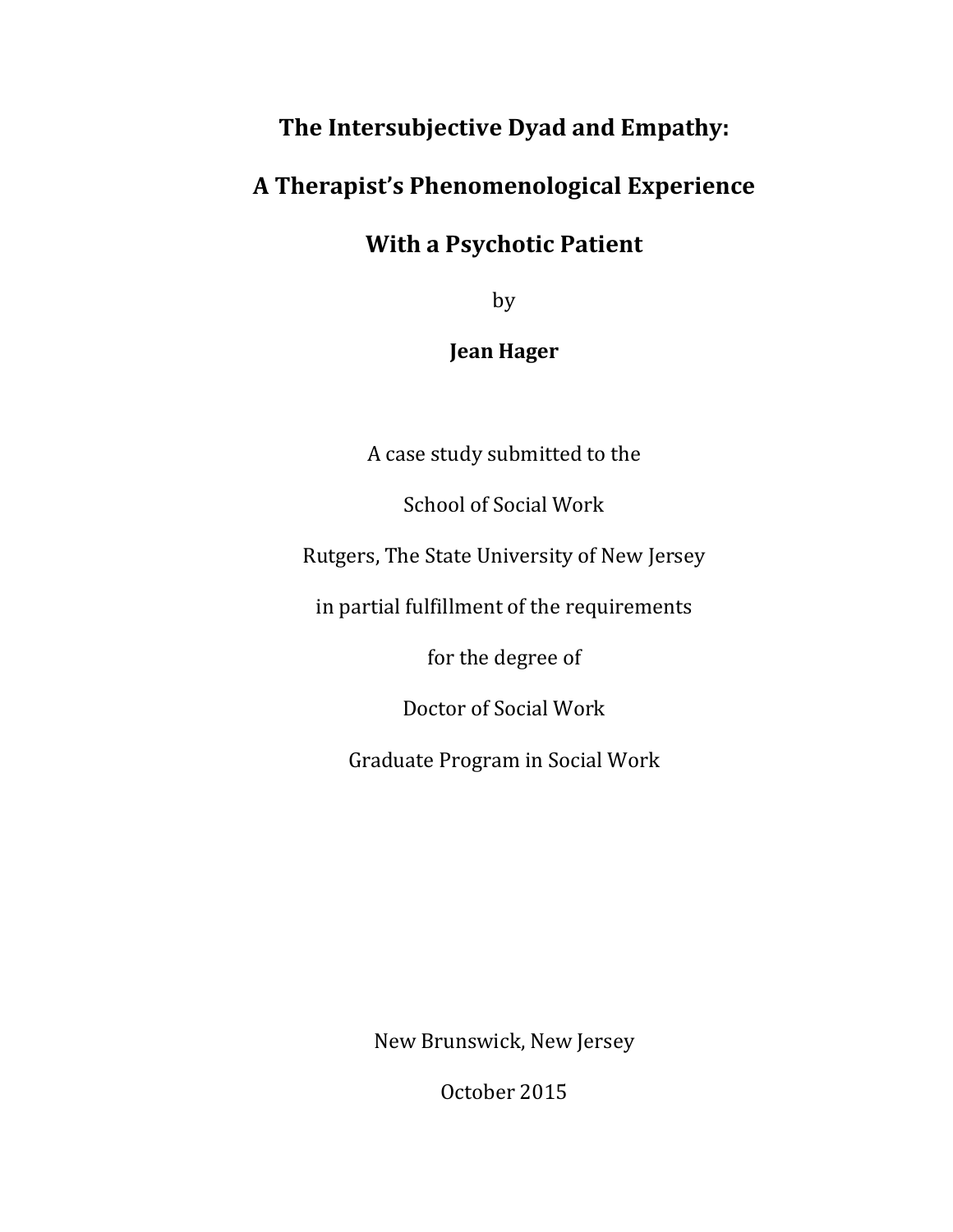#### The Intersubjective Dyad and Empathy: **A Therapist's Phenomenological Experience With a Psychotic Patient**

Jean Hager

#### Abstract

Working with a person who suffers with a psychotic disorder in individual psychotherapy can be challenging, frustrating, ineffective, and emotionally draining for both the client and clinician. But, it may also be an extremely rewarding therapeutic relationship and process, which promotes positive and permanent insight and change. This case study of a therapeutic relationship with a young woman suffering from schizophrenia is a combination of my 30 years of work as a psychiatric social worker in the field of mental illness, and the many men and women who courageously sought help for a wide spectrum of psychiatric disorders. It shows how an empathetic treatment approach created a safe environment for the client's self-exploration and fostered her ability to make changes and heal from some of schizophrenia's debilitating symptoms. A humanistic and empathetic approach allowed me to maintain a self-reflexive and intersubjective position, a position that is often dismissed by strict evidence-based strategies.

*Keywords:* psychoses, schizophrenia, empathy, intersubjective, phenomenological

*\*Privacy Disclaimer: To protect the confidentiality of the client, identifying information has been disguised and certain details have been concealed.*

You want me to call up *Something so desperate that the thought of it Wrings* my heart before my tongue can speak.

*– Dante, The Inferno*

*I did not blame Alice for her illness. I felt powerless*  and inept at times, never quite sure if our sessions were *helping. I did not have a clear understanding of what was going on in Alice's mind. I felt frustrated because I was having difficulty*  interpreting Alice's rants, and even more frustrated *that she could not understand or accept any of my suggestions and interpretation of her issues.*

This paper is for any mental health professional who has never experienced or treated a client suffering from psychosis, and would like a firsthand account of what it is like to be in a session with someone diagnosed with schizophrenia. By encapsulating and synthesizing the data of decades of work, I conceived of this client, who I named "Alice." She is a composite of the men and women I treated over my 30 years in practice who courageously sought help for a wide spectrum of psychiatric disorders. The timeline, interactions, and majority of the story were all lived experiences by clients, their families, and/or me. Due to privileged withholding to protect the individuals' identity, I have taken some poetic license in this paper.

Over my many years in practice, I learned that what was paramount to the success of my work with clients who suffered from some form of psychoses was more than just years of psychotherapy training and academic achievements. It was the ability to know when it was time to just listen compassionately, validate their feelings, be a witness to their pain and suffering, and self-reflect.

Empathy, and allowing for the intersubjective experience, are sometimes the only tools therapists have available to help our clients. By intersubjective, I mean that Alice and I brought our interacting worlds of experience together. I brought my knowledge and skill from years of working with the mentally ill, along with a subjective perspective. Alice brought a combination of her eight years of lived experience with schizophrenia, and her incredible hope and determination to return to normalcy and reconnect to the parts of her life that were erupted by madness.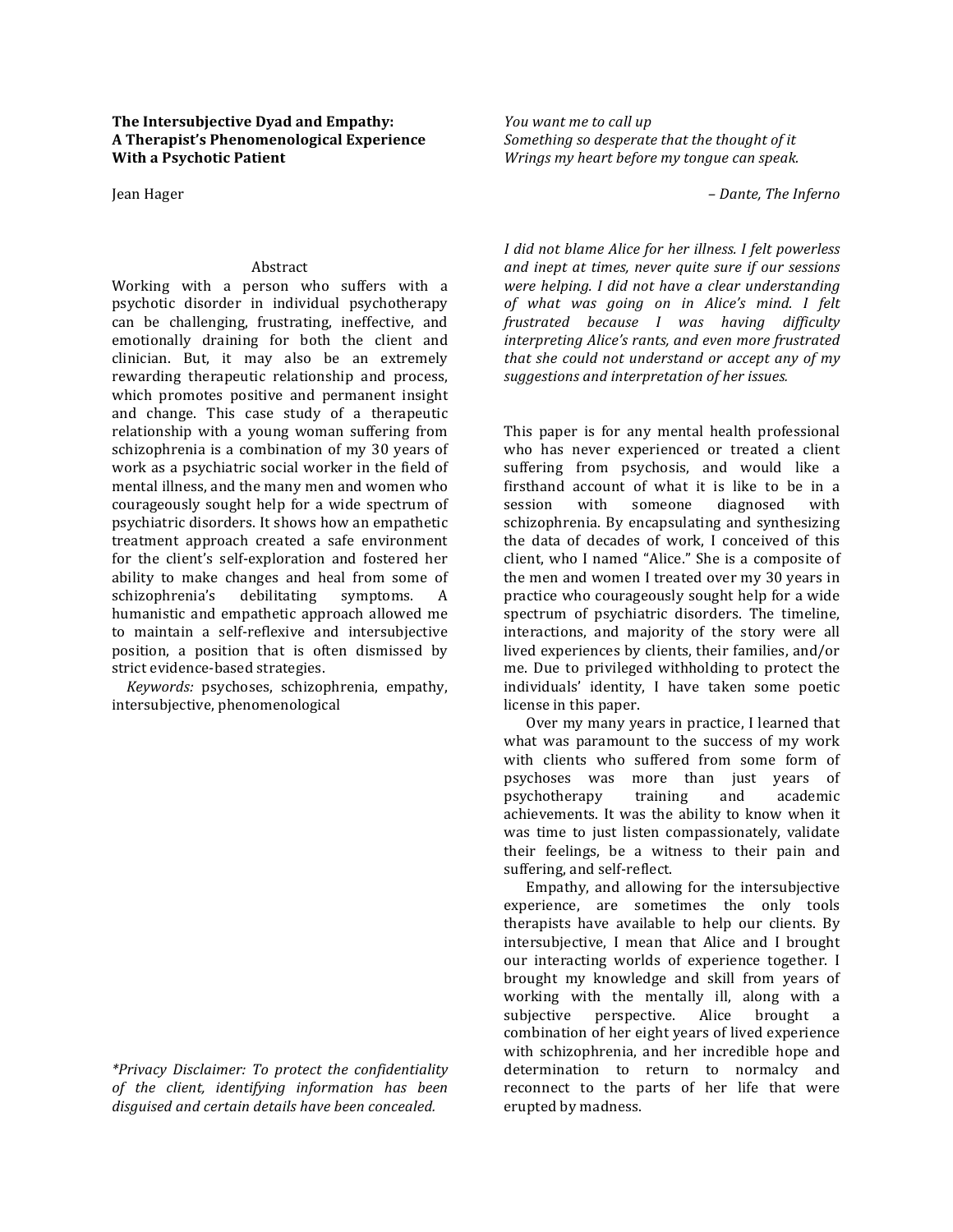This united effort created a shared phenomenon. George Atwood, one of the early authors of intersubiective theory, sees psychotherapy as a dialogue between the therapist and the client, and any or all change or process that takes place in the therapeutic dyad happens because of the "intersubjective field," which Atwood defines in his book, The Abyss of *Madness*, as one that "creates a constitutive context for the experiences and actions of both analyst and patient."  $(2012, p. 35)$ 

Schizophrenia can be a frightening and unexplainable mental illness, and the mere mention of the word can send chills down the spine of even the most acclaimed and skilled psychotherapist. After a therapy session with a client diagnosed with schizophrenia, I often was emotionally drained by the constant barrage of bizarre delusions, disorganized thoughts, fragmented speech, or endless parade of paranoid plots. I was frustrated numerous times by a lack of measurable goals, and I questioned my motives for continuing a relationship with a client(s) who, according to a medical model of psychotherapy, would be diagnosed as untreatable or labeled a poor prognosis. I struggled often with this ethical debate.

But, there were even more times when I felt confident that our consistent encounters, my patience and emotional availability, my understanding of their language during times of disorganized thinking, and my ability to interpret delusions to reduce distress helped penetrate the obstacle of psychosis. Some clients were only able to remain engaged for a brief 30-minute session in a process where their "sanity was sustained" (Atwood, 2012, p. 43).

Atwood refers to this phenomenon in The Abyss of Madness. He writes: "Sanity is sustained by the network of validating, affirming connections that exist in a person's life: connections to other beings"  $(2012, p. 43)$ . Although the clients  $I$  saw in my private practice came from very supportive and involved families, on many occasions I was the "being" to whom the client felt the most connected.

Developing a bond, and utilizing an empathic approach, is never an easy task with someone who suffers with a psychotic illness. It is a very challenging, and, at times, daunting obstacle to not only engage in, but continue an ongoing therapeutic relationship. As Douglas Hollan reminds us, "Empathy is an ongoing, dialogical, intersubjective accomplishment that depends very much on what others are willing or able to let us

understand about them" (2008, p. 394). Here lies a major problem when working with the grossly psychiatrically disabled: They are not always willing or able to "let us in." But don't give up if they don't! The empathetic and humanizing approach I utilize has been the foundation and catalyst for change and positive therapeutic outcomes for many of my clients.

I am by no means suggesting that manualized, evidence-based approaches offer little help in the treatment of the severely mentally ill. But I am stating that if I had not been open to a more intersubjective empathic approach, what transpired during my work with many severely mentally ill clients would have had a very different outcome. No matter what modality of treatment a clinician adopts or practices, I undisputedly believe that to increase the treatment's effectiveness, it is vital to incorporate the strategy of understanding and a collaborative approach under the umbrella of empathy.

Early in my training, I was introduced to, and influenced by, psychodynamic theory. But I developed and became skilled in Systems Therapy, and have a solid understanding of Cognitive Behavioral Therapy. As I grew as a therapist, I used a more eclectic approach with my diverse caseload. Irvin Yalom, an existential philosopher psychotherapist, argues against a singular theory of therapy in his book, *Love's Executioner*. He writes, "The powerful temptation to achieve certainty through embracing an ideological school and a tight therapeutic system is treacherous: such belief may block the uncertain and spontaneous encounter necessary for effective therapy"  $(1989, p. xxii)$ .

Similar to Yalom's perspective, and in support of my approach with many of my clients, Warren S. Poland affirms, confirms, and strongly identifies the importance of not only the intersubjective connection with the client, but also the witnessing of their process and respecting their individuality. In his article, *The Analyst's Witnessing And* Otherness, Poland writes, "It is the action of the analyst as a witness, one who recognizes and grasps the emotional import of the patient's selfexploration in the immediacy of the moment, yet who stay in attendance without intruding supposed wisdom  $-$  at least not verbally" (2000, p. 18).

In the following vignette, I hope to show, by example, not only what Poland refers to regarding the "patient's self-exploration in the immediacy of the moment," but also my phenomenological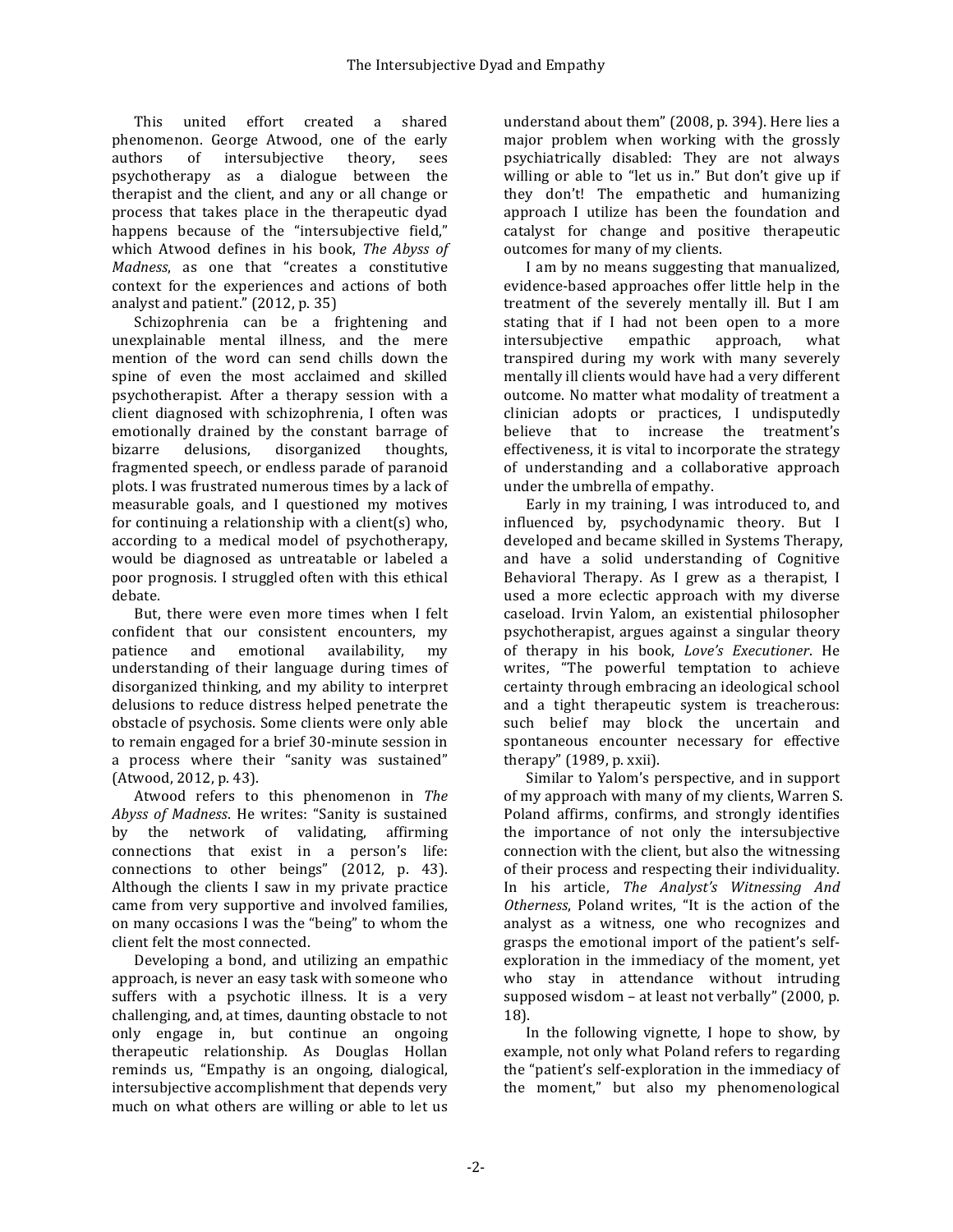experience of self-reflection during a session with a person suffering from schizophrenia.

There are many theories regarding why some people who suffer from schizophrenia become more symptomatic over time, with few to no periods of stabilization, while others might have one hospitalization with no recurring prominent positive psychotic symptoms. Unfortunately, Alice did not fall into the latter category. There is no one reason why Alice was never symptom-free. Perhaps it was due to the early onset of the disease, genetic predisposition, a neurobiological defect, a bout with encephalitis at age 12 that caused her to become anxious shortly after she recovered from the infection, an early trauma that was never disclosed, or all of these reasons.

In their book, *Reconceiving Schizophrenia*, Chung, Fulford and Graham define in a simplistic. yet insightful, way what someone who suffers with schizophrenia experiences mentally and emotionally. They write,

The victim of schizophrenia. This is a person who is subject to a diverse range of disturbances of perception, thought and cognition, emotion, motivation, and motor activity. It is a range in which episodes of dramatic disturbance are set against a background of chronic disability. The disability may consist of mild inability to cope with work or interpersonal relations, to profound inability to manage daily affairs and to care for oneself. Delusions of thought and cognition are a hallmark of schizophrenia. Perceptual hallucinations (including the subject's mistaking his or her own inner speech for voices), as well as disorders of emotion (including flattened affect), motor disorders, disorganized speech, and disiointed or weakened motivation, are elements of the disorder. (2011, p. 1)

This "sketch" of what someone who is unfortunate enough to be stricken with this elusive illness experiences is one of many interpretations or definitions of its symptoms. The Diagnostic and Statistical Manual of Mental Disorders, although historically controversial, has been one of the most widely used and recognized tool for classifying and diagnosing mental disorders since its first publication in 1952 by the American Psychiatric Association. Thousands of books have been written on schizophrenia from every scientific, medical, psychological, anthropological, evidence-based, and empirically supported

discipline. Yet, I found the firsthand accounts written by the sufferer, such as *Autobiography of a Schizophrenic Girl*  by Marguerite Sechehaye (1951) and *I Never Promised You a Rose Garden* by Joanne Greenberg (1964), gave me much more understanding, insight, and compassion for the mentally ill. I have never forgotten these semiautobiographical stories, unlike some of the scholarly texts I have read over the years.

I hope the following vignette is the spark that ignites a curiosity to learn and understand more about the phenomena of working with someone who suffers from schizophrenia and an empathetic treatment approach.

#### **"Jean, I'd Like You to See a Young Lady Who Suffers From Schizophrenia": The Referral**

It was always a pleasure hearing from Dr. Norman Goldstein, the medical director of a local psychiatric hospital. Dr. Goldstein was my first boss in the field of mental health more than 30 years ago. We worked together in 1980, when Dr. Goldstein, a skilled and compassionate clinician, was one of the admitting psychiatrists and head of the admissions unit at the State Psychiatric Hospital and I was a psychiatric social worker.

In between his familiar greeting, and the nostalgia I felt whenever I was reminded of my early vears in the mental health field. I sensed a hint of exhaustion mixed with some indecisiveness as Dr. Goldstein began to explain the reason for his call, "Hello Jean, Norm here. How are you?"

"I'm well, Norm," I answered. "How are you? As busy as ever?"

**"**Oy, the admissions never stop, and patients seem to be more symptomatic and requiring longer hospital stays," he said. "There is an alarming increase in the young adult admissions with co-occurring disorders, substance abuse mostly, but some with PTSD. It is almost impossible to determine what came first. Was it the trauma and the psychosis as a subtype of the PTSD, or had there been symptoms of schizophrenia prior to a trauma, which just compounded the positive psychotic symptoms? Our family therapists have been working overtime to collect the data and history needed to sort out some of these more complex cases. And the substance abuse! Oy, as we all know, it is at epidemic levels in all walks of life, not just among the mentally ill."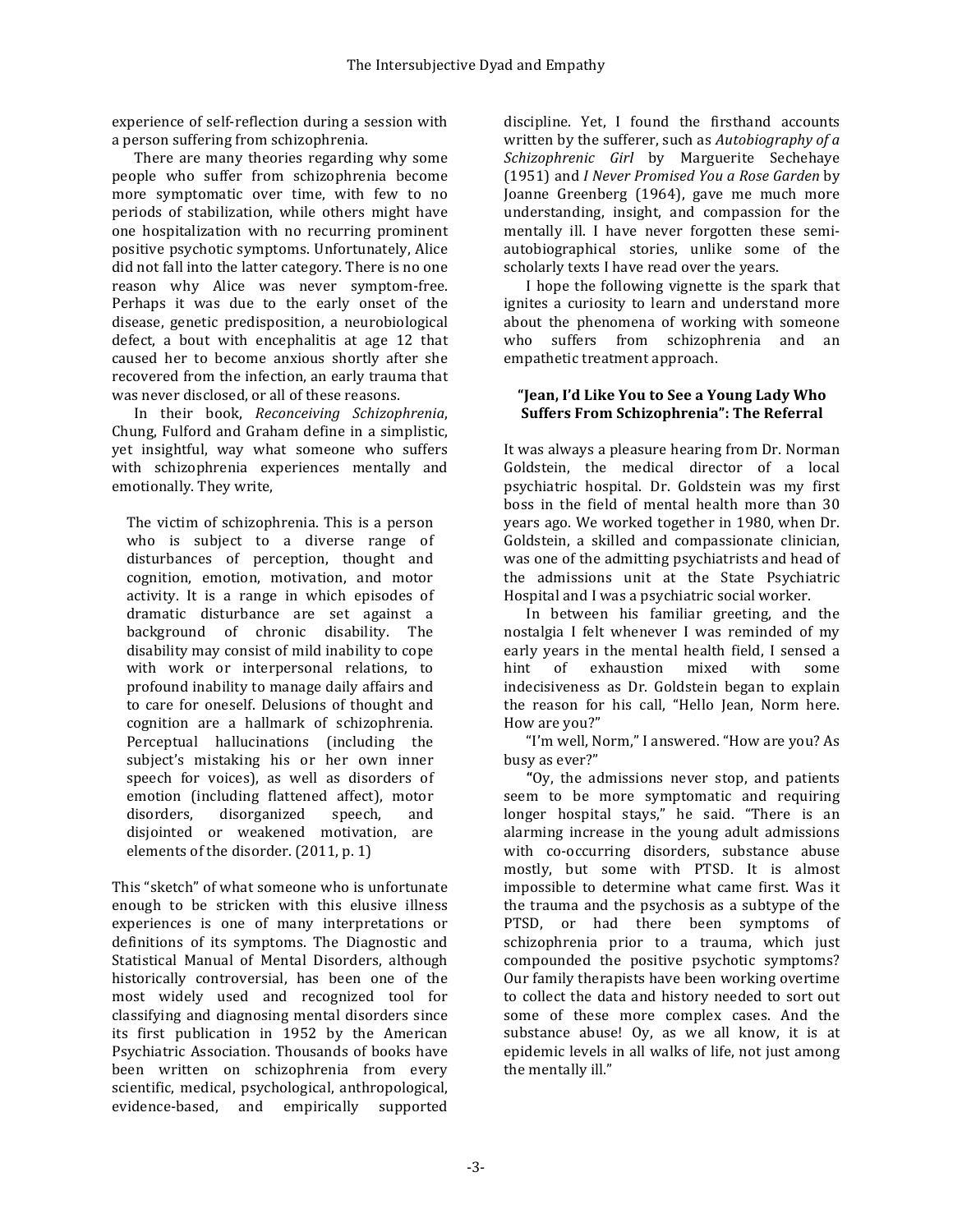"Yes, it's more like a pandemic!" I agreed. "It sounds like you are going 24/7. Norm. What can I do for you?"

**"**Jean, the reason for my call is to discuss a referral," Norm continued. "I would like you to see a young lady who has been a patient here for the past six weeks. She suffers from schizophrenia. She came into the hospital quite ill. She was extremely paranoid, delusional, and experiencing both visual and auditory hallucinations. She believed she had the power to summon the dead, but not the ability to return them to their eternal resting state. She became obsessed trying to decipher who was dead and who was living, and how she could stop what she felt was the beginning of the end of the 'living world.' She had a healthy mix of positive and negative psychotic symptoms<sup>1</sup>. This was not her first hospitalization. It was, in fact, her fourth in the past seven years. It was her first time with us."

**"**How difficult it must be for her," I said. "I'm assuming she is stable now?"

"Yes, yes, Jean, she is stable and ready to go home," Norm replied. "I won't say she is completely paranoid free. She is still anxious, and has some fixed delusion regarding the medical field, me in particular. She feels I want to overmedicate her so she will remain here indefinitely and I can collect her SSI checks for my own personal use. But, she manages the delusion and it is correlated to her level of anxiety and vice versa. She needs to leave here; I think that will help diminish her anxiety."

"Well...Norm, thank you for the referral," I said. "I don't want to sound unappreciative, but why me? Wouldn't the partial hospitalization program, where she would receive more structured, daily services, be more appropriate?"

"Yes, the outpatient clinic would have been my initial suggestion, too," he agreed. "But Alice, that's her name if I haven't mentioned it already, and her family requested a private practitioner in the community. At our last family session two days ago, Alice expressed that she had never seen a therapist in private practice and would like the opportunity to try therapy with someone not connected to a 'hospital.' Her parents, who are very supportive and involved in the treatment process, strongly agreed. They shared with me that they would do anything to help their daughter and, if Alice was willing to see someone, which they said has rarely been the case because she usually refused any kind of psychotherapy, they would not deny her the experience. I could sense they are still hopeful she might recover. I will

continue to monitor Alice's medication at the clinic when she is discharged, unless she changes her mind. Can you see her? And when?"

I replied, "How about Tuesday at 10 a.m.?"

#### You Cured the Crazy Girl! You are a Healer of Psychos!: A Psychosocial History<sup>2</sup> of Our **Therapeutic Dyad**

When Alice first started treatment with me she was 25 years old, and was diagnosed with paranoid schizophrenia at age 17. Since her initial diagnosis, she had multiple hospitalizations for psychosis with religious delusions, paranoid ideations, auditory and visual hallucinations, disorganized speech, and extreme agitated moods.

Alice was tall, maybe five foot ten, and weighed about 140 pounds. She looked much older than her years, most likely a consequence of the illness or the battle she fought against it. Numerous medications for schizophrenia, depression, and anxiety affected her flawless skin, and made it pale with gray tones. Her hair was very thin in some spots, where she pulled it out when stressed (Alice suffered from a form of trichotillomania). For such a dark shade of black, a color similar to onyx, her hair had a lustrous quality to it. She wore it long and straight, sometimes with a tiedyed headband she made herself. Her hair was not always clean, nor was the headband, but the majority of times we met, Alice was neat and rarely disheveled. In fact, she was usually fashionably, but slightly eccentrically, dressed.

Alice had a way of putting together an outfit that was a work of art. She loved color and jewelry, and somehow coordinated a yellow t-shirt with lime green jeans. She wore multiple silver and gold chains around her long, slender neck, while matching bracelets with an array of tiny crystal sea creatures, birds, and beads she hand-painted in various colors dangling freely from their individual hooks hung loosely on her thin wrists. A pair of black hiking boots or purple high-top sneakers were her preferred footwear. An original headband, artistically yet modestly dyed or bedazzled, completed the haute couture. Atwood writes, "the journey of creativity is very often one that supports a person's sense of being real"  $(2012, p. 40)$ . I made sure I complimented Alice's artistic gift of design, clothes, and jewelry when appropriate. She was quite talented, and shared that any form of artistic expression was an outlet, or rather an "inlet" for her. As she explained to me, "When I blend together colors with paint or clothes, or when I blend together words to create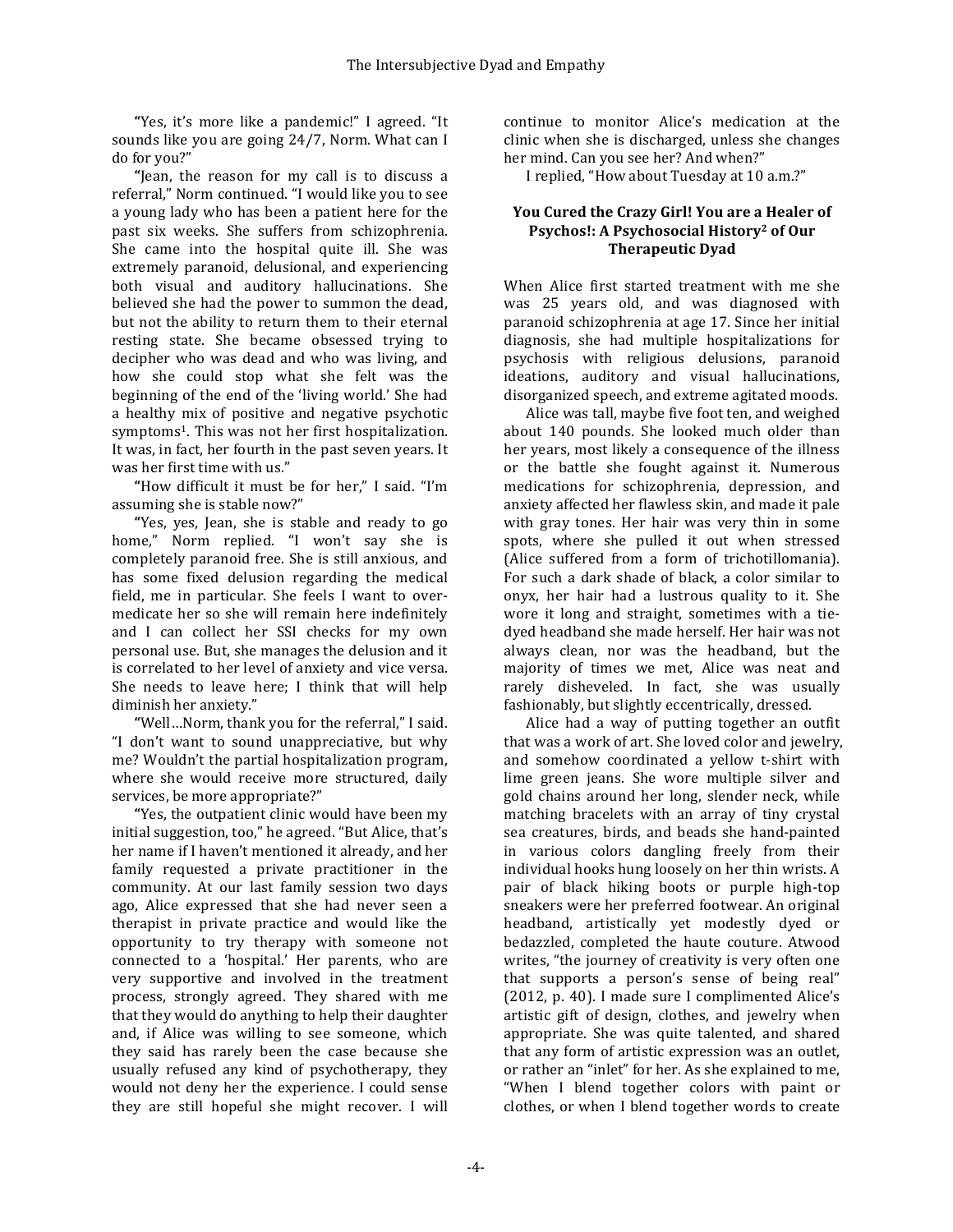a narrative of a time lost or a time found, or when I view the beauty or pain of others, I feel closer to who I really am and not a slave to the aberrant monster. I see art, whether I paint, read, or write, as a way to enter the world of sanity, an inlet to hope."

On many occasions, Alice outlined her almondshaped hazel eyes with dark makeup, which gave her the appearance of a gypsy from the eastern bloc of Europe even though she was of Irish and German descent. She didn't look like the kind of gypsy who tells fortunes of love, wealth, and future trips around the world, but rather the kind who puts a curse or hex of bad luck and heartbreak on an unsuspecting victim who the gypsy felt crossed her in some way.

Although her clothes screamed confidence and individualism, with an air of superiority that could be regarded as having no concern about how others with a lesser flair for fashion viewed her, Alice walked with a slight shuffle. She had little muscle tone, her shoulders somewhat hunched over, arms crossed in front of her chest, head tilted slightly to the left, eyes gazed downward, which could be interpreted as a person who was victimized or bullied in the past or present. Indeed, Alice was a victim of abuse. Her perpetrator, who made her a victim of mental madness, was a predator who devours mental and social wellness as prey, and leaves behind "torn souls" (Atwood). Her appearance created a visual contrast that it didn't quite startle vou, but caused a feeling of uncertainty, and an emotional alertness to "proceed with caution."

Over the two years we worked together, Alice shared as much of her life as her illness permitted. She usually unleashed experiences and information about herself, past and present, during one of her ranting rages, which could be triggered by what she felt was a personal attack on her because my office's parking lot was nearly full when she arrived. She was afraid she would leave my office and not locate her car (which she rarely drove to my office for fear she would run someone over in the "maze of mobile madness" she called the parking lot).

During Alice's moments of loose association, but mild disorganized thinking, I developed the skill to decipher the cryptic narrative hidden in her extravagant speeches, much like a forensic detective sorting through a chaos of clues and analyzing verbal evidence, about her life prior to and during the active phase(s) of the illness. I attempted to help Alice analyze the delusion, perceived fear, or internalized conflict that caused

her unbearable emotional pain. I gave merit to her fears and concerns, and interpreted the metaphors/delusions and symbols in hopes of minimizing or clarifying the nature of the psychoses.

On occasion, Alice experienced a breakthrough, and gained insight and control over a delusion. As a witness to her process, I validated, empathized, and gave meaning to what plagued her mind and soul. Most importantly, I listened to every word she expressed verbally and nonverbally, for there is no breakthrough if no one is present to confirm and witness the journey (Atwood). Atwood writes, "What a person in the grip of annihilation needs, above all else, is someone's understanding of the horror, which will include a human response assisting in the journey back to some sort of psychological survival" (2012, p. 45).

What emerged from the intersubjective dyad helped Alice find solutions to issues, and achieve periods of stabilization. Alice's ability to experience my empathy for her and her situation enabled her sense of security with our process, which was the prerequisite to when insight was gained and progress was made. Dr. Jason Throop writes,

I argue for the significance of recognizing that empathy is rarely an all or nothing affair. Nor is it necessary that it be based on some set of homologous experience shared between individuals. It is, instead, a process that is arrayed, intersubjectively constituted, and culturally patterned. Even in the face of mutual misunderstanding, possibilities still exist for moments of empathetic insight to arise. (2010, p. 771)

I agree with Throop's theory that empathy is a common bond between people, regardless of their differences. But because of Alice's unpredictable moods and psychotic episodes (most often correlated with her non-compliance in taking her medication as prescribed), there were times when Alice and I faced "mutual misunderstanding" that caused a detour in the therapeutic process. No matter how emphatically and clinically I approached her complaints, issues, or symptoms, she projected with a venomous bite to her words a soliloquy regarding what she was convinced were my unscrupulous motives to harm her. For example, 

Jean, who the hell do you think you are talking to? And why are you trying so desperately to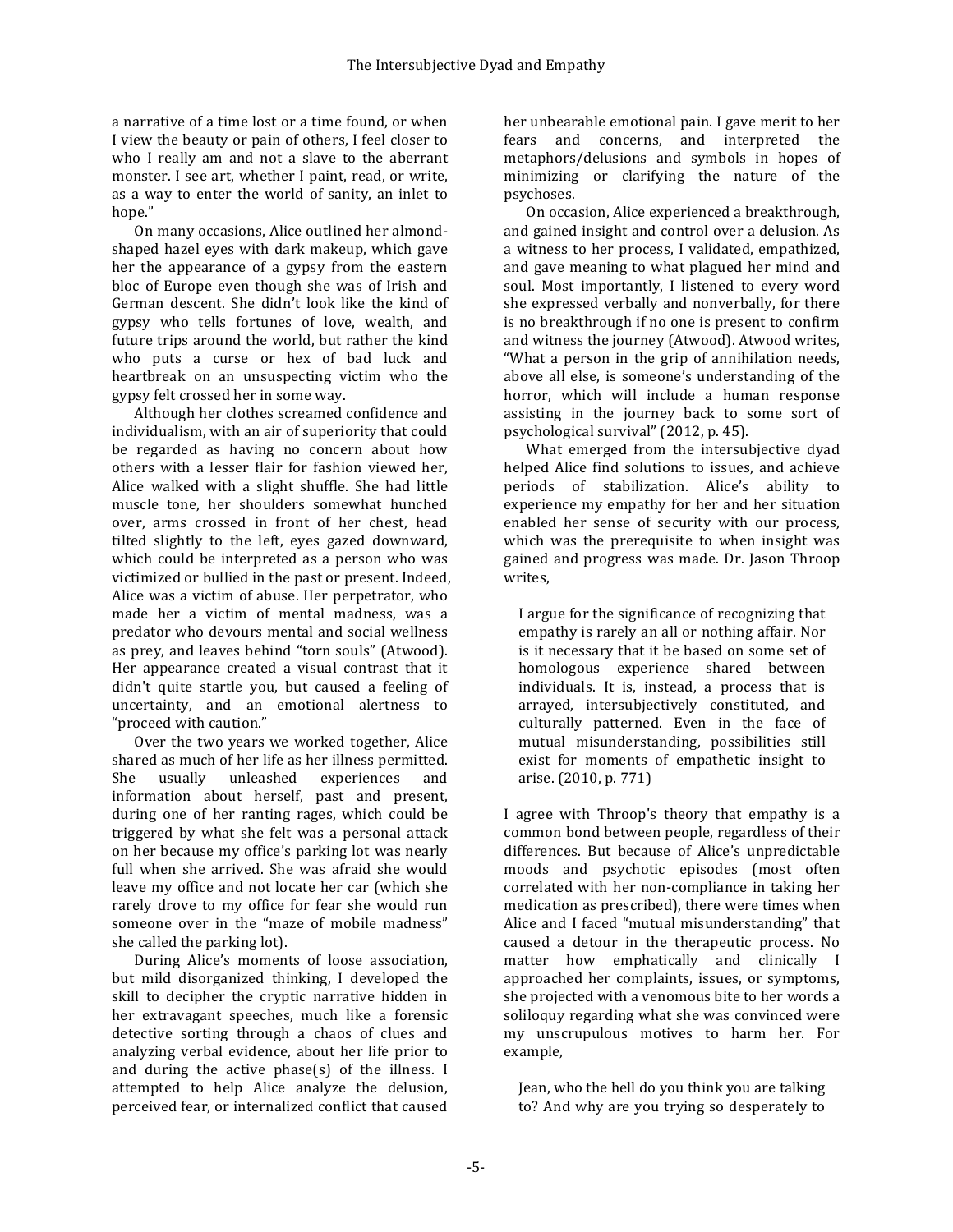get inside my head, my soul, my being where the truth lies in bed with the devil? You cannot penetrate my facade of aloofness with your scholarly words for sympathy. I know what you're doing. I can see through your veil of altruism, I can see your envy like the green monster of despair. No, not jealousy Jean, despair. Despair that you cannot heal the suffering, there is no hope for you! George MARYANN Elliott<sup>3</sup> who also hid behind a life of sin and sex! I KNOW WHAT YOU ARE DOING. YOU ARE TRYING TO STEAL WHAT IS LEFT OF MY BRAIN! WELL, FUCK YOU JEAN, I WILL REPORT YOU TO THE MEDICAL BOARD AND HAVE YOUR LICENSE TAKEN AWAY FOR CAUSING IRREVERSIBLE DAMAGE TO ME. YOU ARE A DANGER TO SELF AND OTHERS. YOU SHOULD BE LOCKED UP AND LIVE A LIFE OF LOVELESS AND SEXLESS SOLITUDE.

This segment of a session was a common occurrence during our first six months to one year of work together. Many times the sessions ended within 20 minutes or sooner, due to Alice's escalation of anxiety, fear, and ultimately, paranoia. Alice always felt an underlying anxiety. The times of mental stability, when she was not experiencing any covert symptoms such as paranoid, disorganized thinking, or delusions, might only last for three or four weeks. Then she became extremely anxious, paranoid, or depressed, and could not tolerate self-disclosing or the interpersonal relationship we were in the process of developing. She withdrew or became angry, claiming I put unnecessary and extreme pressure on her to be a "success" so I could "look good to all your therapist friends." With a sneer, she would yell, "You cured the crazy girl! You must be an exceptional psychotherapist, the healer of psychos. Your mother must be very proud, may she burn in hell along with the Virgin Mary and Mary Magdalene." Then quoted Revelations 20:10, "The devil, who deceived them, was cast into the lake of fire and brimstone where the beast and false prophet are. And they will be tormented day and night forever and ever."

Lysaker, Johannesen and Lysaker explain what could have triggered Alice's erratic behavior toward me. They note, "Interpersonal relationships can be so threatening that some persons with schizophrenia will actively disrupt meaningful relations in the interest of maintaining at least a minimal sense of self" (2005, p. 337).

To minimize Alice's fear of being "consumed" by me, I encouraged her to give feedback on how she felt I was engaging with her, and reassured her that I respected her individuality and need for autonomy. More often than not, she gave me a dismissive wave of her hand and left my office. But she always returned the following week, and either picked up where we left off, or complained about an issue or concern with her psychiatrist or lack of friends.

During these emotionally reactive and delusionally driven sessions, I questioned my own sanity and ability to detach from the accusations. I got lost in my countertransference, and beat myself up for taking on a client who seemed impossible to treat and caused me to question my skills as a therapist. "A therapist working with schizophrenic patients will experience such unpleasant feelings that to avoid these feelings, the psychotherapist avoids the patients," write Karon and VandenBos (1994, p. 216).

To maintain progress in the therapeutic dyad, and reduce my feelings of countertransference, there were five issues that I addressed continuously during the therapeutic process.

First, it was imperative I stay cognizant of the fact that the client did not have a choice about being stricken with such a severe mental illness. and I needed to be respectful of the uniqueness of her disorder. Pienkos and Sass describe this as follows,

Schizophrenia does involve experiences that are quite radically outside the norm and failure to recognize this is likely to miss something important about the schizophrenic experience. Such an error would, in our view, be a particularly extreme version of the point to which Levinas calls our attention: namely, that there is always something beyond our understanding of others, and failure to appreciate this dimension of incomprehensibility or mystery is to miss something of the other's humanity. (2012, p. 31)

Second, I didn't consciously want to "miss" anything about Alice or the intense war she battled to stay connected to reality, but it was not always easy to remain objective. I, too, fought to remain patient and empathic. Sometimes I had to search hard for the right words to validate her tremendous and continuous struggle with the unfathomable fear she faced when she was psychotic. I cringed when she screamed at me that she was calling the police or FBI because she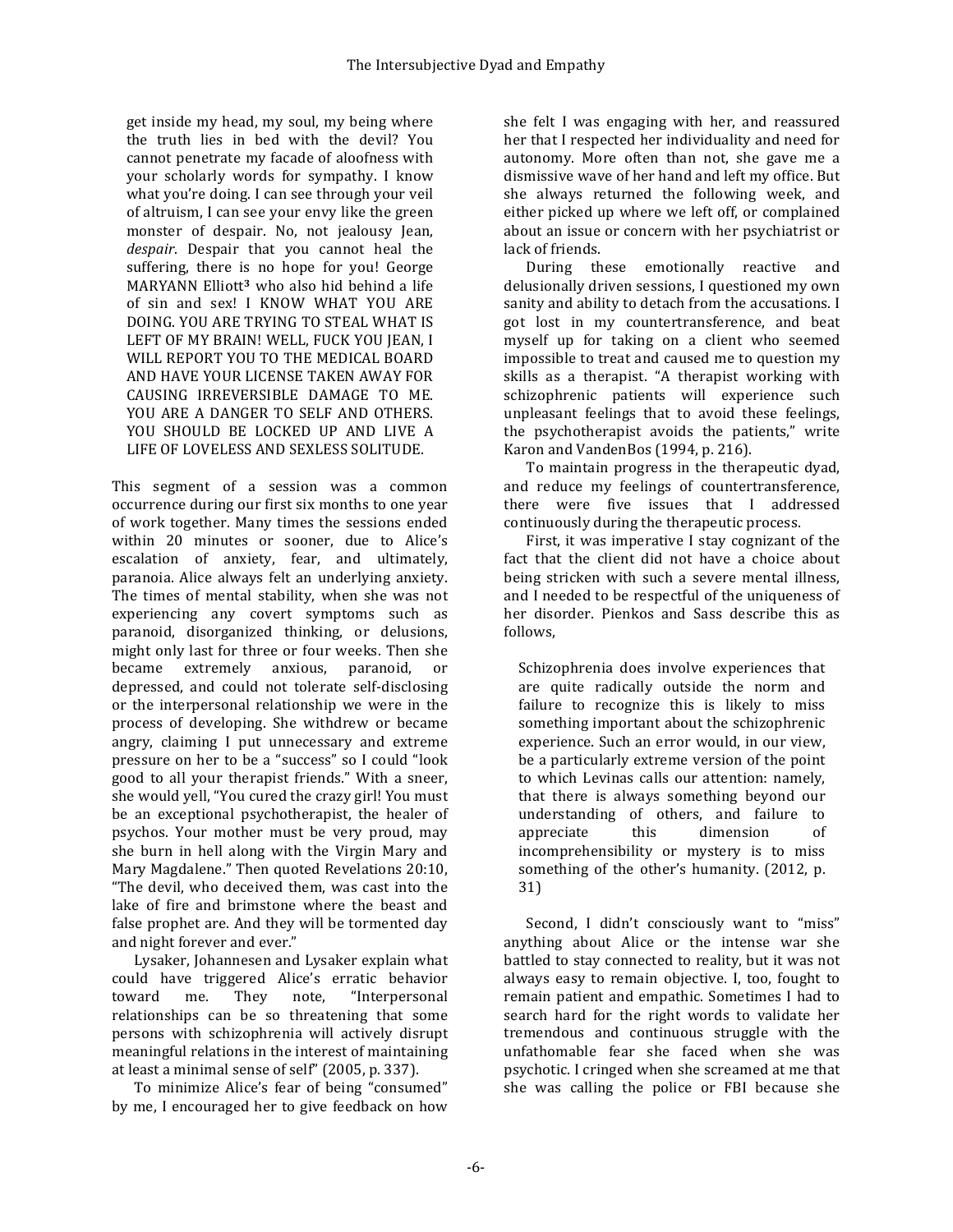thought I took her money and ID out of her pocketbook when she went to the ladies room.

To add to what Pienkos and Sass stated, Karon and VandenBos, in their book, *Psychotherapy of Schizophrenia*, give further suggestions to help diminish the countertransference feelings that occur when dealing with the rapid mood swings and dramatic behavioral changes of a client with schizophrenia, and to help the therapist feel less emotionally abused. They write,

The therapist will be puzzled and confused, and he must tolerate his own confusion. He will resonate to the patient's anger, depression, and fear. In all the problem areas of life in which the therapist has experienced difficulty, the patient is likely to have had even more, so the therapist will find himself having to confront those areas of life in which he is uncomfortable; however, the therapist will find that the patient's difficulty is many times greater than that of the therapist. (1994, p. 152)

Self-reflection, as Karon and VandenBos reference, was a necessary process for me, and was key to minimizing my countertransference issues. It was also a skill that did not come easily or quickly, or without help from an experienced clinical mentor.

Third, I did not want to replicate Alice's history with other mental health professionals and people in general. Alice had shared that a psychiatrist once told her that she suffered from "a disease of distorted perception," and that she did not know what was real and what was a delusion. Because some friends, family, and even mental health workers had abandoned her since the illness manifested because it frightened them, or she was too much trouble to deal with, Alice believed she had done something horrible that she was unaware of, and that it happened when she was being controlled by Satan. Alice was so frightened that this was the reality  $-$  that Satan's control of her was why people rejected her and wanted to hurt her – she sometimes lived in a dissociative state for months - afraid to come out, afraid to let anvone in.

Alice never participated in ongoing psychotherapy with any clinician before me. Except for the many psychiatrists she saw over the years, primarily for medication monitoring and the day treatment or partial hospitalization programs she attended after each inpatient psychiatric hospitalization for a few months to

one year, she felt no one would or could help her. The second time we met, she said with a flat affect. "I have an illness that severed my emotional connection to a period of existence that I can barely remember, a time when I was without fear and anxiety. It was the time I lived prior to being damned with this mind-manipulating malady called schizophrenia."

Fourth, I had to have patience, and, at times, just be a witness to Alice's pain and suffering. Alice's behavior and pathological fear of allowing herself to engage with me delayed and interfered with the development of the intersubjective dyad. These were difficult sessions, and I often had to remind myself that I was doing more than "merely treating symptoms, but engaging with fellow human beings" (Pienkos and Sass, 2012, p. 25). But Alice was a fellow human being who could become extremely angry from one minute to the next, or psychotic because of intolerable levels of stress or conflict that were not always measurable or predictable. Sometimes it took weeks after one of her dissociative derailments for Alice to settle back into a comfortable rhythm of sharing one of her four primary concerns: issues with taking her medication and believing that the psychiatrist was over-medicating her, going back to school, seeking employment, or her overwhelming fear of when the next psychotic episode might occur. Alice described the feeling associated with her decompensating into psychosis as "the leech-like tentacles that grab you from the deep place where the sun is silent<sup>4</sup> and suck the sanity and life out of you at the same time."

Fifth, I realized that I had to let go of "fixing" what I believed Alice needed repaired, and be more empathic to her tenacious fight to be heard and not misperceived, to be accepted and not rejected. Strengthening the intersubjective dyad required empathic attunement. I needed the insight and ability to let go of the negative emotions, and self-reflect in order for Alice to gain any kind of insight or progress, whether momentary or permanent. In their article, *Empathy in Psychoanalytic Theory and Practice*  $(2011, p. 10)$ , Grant and Harari discuss a session with a female client identified as H,

My empathic attunement was operating more at the emotional contagion/mirror neuron level. Without really understanding why, I realized that H needed me to be there, saying nothing or very little, but as an object or other in relation to whom she could express (by moaning, writhing, grunting, and screaming)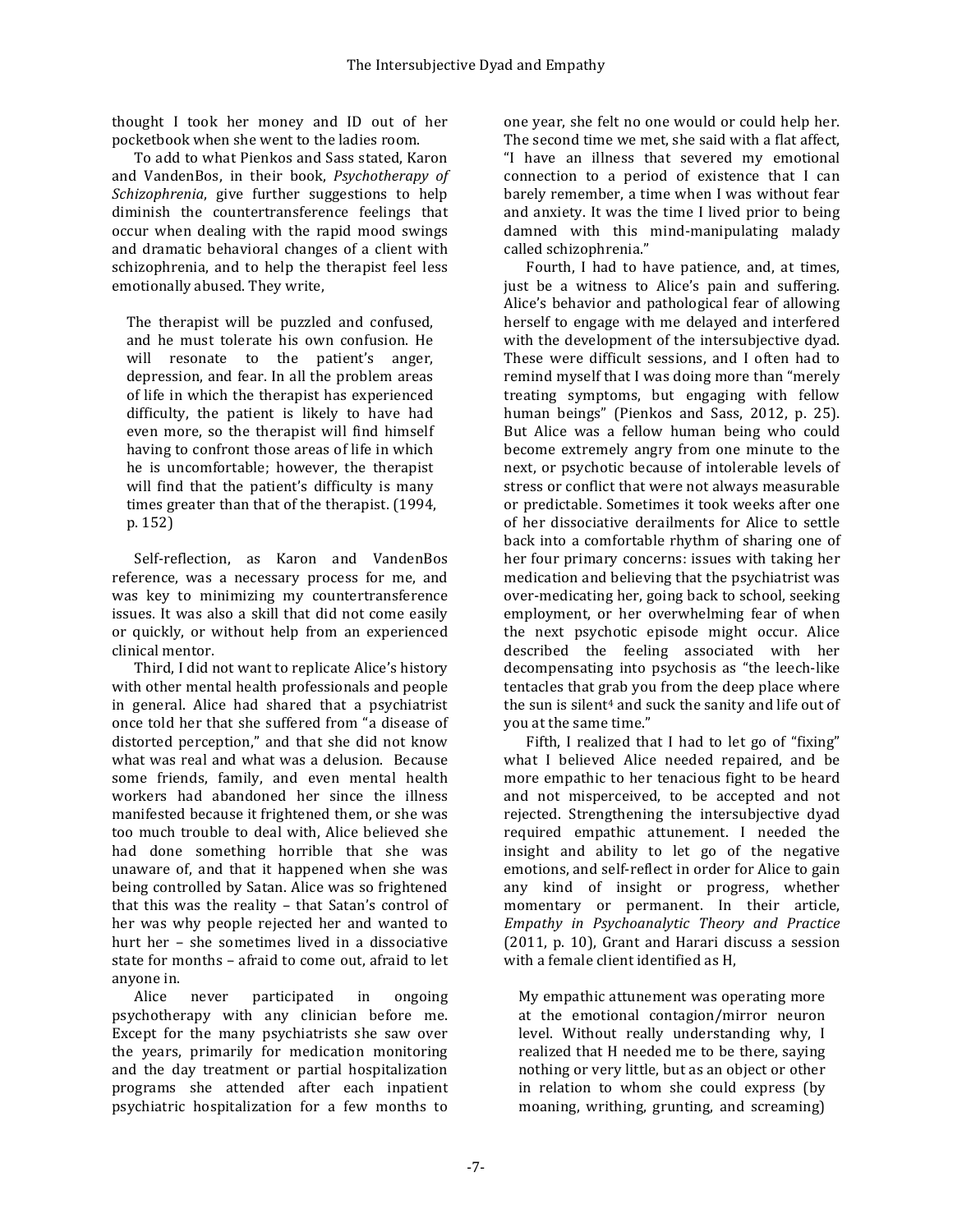subjective self experiences that ordinary relationships could not tolerate without the other fleeing or trying to calm, either of which just created high levels of frustration for her.

I debated and battled with my thoughts and feelings regarding the ethical and therapeutic benefits of continuing therapy with Alice, who was more delusional and dissociative than not. Even though I was determined not to give up, it was hard not to question why I would go on. And why would she? I wondered if there could be change, or at least help to prevent her from returning to an inpatient setting. I did not want to abandon or reject her because of the difficult symptoms, but I could not clearly see the value of the treatment. I fantasized about ending treatment and referring Alice to someone else. But I processed my emotions, usually with the help of my clinical mentor. When the fear and flight feelings subsided, and I would self reflect, I was able to again be objective just in time for our next session.

I believe the times Alice felt she was being understood and validated that she was not "crazy" but suffering from symptoms that could be terrifying and uncontrollable helped her feel safe, and, on occasion, able to explain in detail, with the accuracy and confidence of a great historian, the progression of her psychotic episodes. The first time was during our eighth session, when Alice shared the details of her first psychotic episode and decompensation into madness. It validated that Alice felt safe enough to trust me with the information. But I also recognized that it could be the only time she would feel the connection, and allow herself to be vulnerable and engaged. Fortunately, that was not the case.

#### "The End of Me": A Recount of Alice's **Prodromal and First Active Phase of Schizophrenia5**

During our eighth session, Alice shared that she remembered waking up one day the summer before her senior year of high school, when she was 17 years old, and felt that there had been a shift in her. She thought that her perception of the things around her—her room, parents, friends, even how she felt physically and emotionallywas more developed, not in a positive, insightful, gifted way, but in a precautionary, solitary, uneasy way. Alice described how her thoughts darted from one idea to the next, making it difficult to stay focused and in the moment. She often lost track of time. Hours went by, and she had no

explanation for what had occurred or why time eluded her. Some days, a mental, but also physical, fog swallowed her whole. It paralyzed her thoughts and behavior if she did not fight with all her strength to control it, or at least minimize the effects.

Alice believed she tried to tell her grandmother what was happening to her, but couldn't find the right words to be understood. She also had an overwhelming sense of fear that she would share something that was meant to stay hidden. She believed she belonged to an esoteric society, and what she experienced needed to remain confidential or she would suffer an unimaginable consequence for breaking the rules. She repeated the words that ran through her mind during this time, "I knew it was the end of me."

Alice described herself as a semi-popular girl in high school – not in a happy cheerleader kind of way, but in a cool, bohemian artist way. She said, "I was quiet, you know, a girl of few words. I had the same small group of friends since parochial grammar school, and made a few more good friends in public high school. But I was also very OK with doing my own thing, being alone."

She continued the timeline of her first psychotic break and stated that some time around October of her senior year she developed a strong, sometimes overpowering urge - "an impelling force" - to save the underdog. This "call to action" behavior puzzled her because she did not consider herself to be very empathic, compassionate, or a crusader like Joan of Arc. (Years later, during a psychotic episode, Alice believed she was the reincarnation of Joan of Arc, and that it was her divine guided mission to lead the French into England and "de-throne" Prime Minister Margaret Thatcher.)

She said, "I could not control the impulse to lash out, to yell at the jock predators or at the vice principal in charge of disciplining the rule breakers. I believed the vice principal was trying to sabotage me, and stop me from graduating because he was jealous of my ability to control students' thoughts. I had these cursing outbursts, not directed at anyone in particular, while walking to my classes, then quickly retreated back to the comfort of my introversion. I preferred to walk to class alone. I looked down at the hallway floor to reduce the chance of making eye contact with someone who might be eager to discuss the latest Chemistry homework assignment, or want to get together over the weekend to party, or go to the dreaded mall. If I walked with my head up and eyes looking straight ahead, I purposely avoided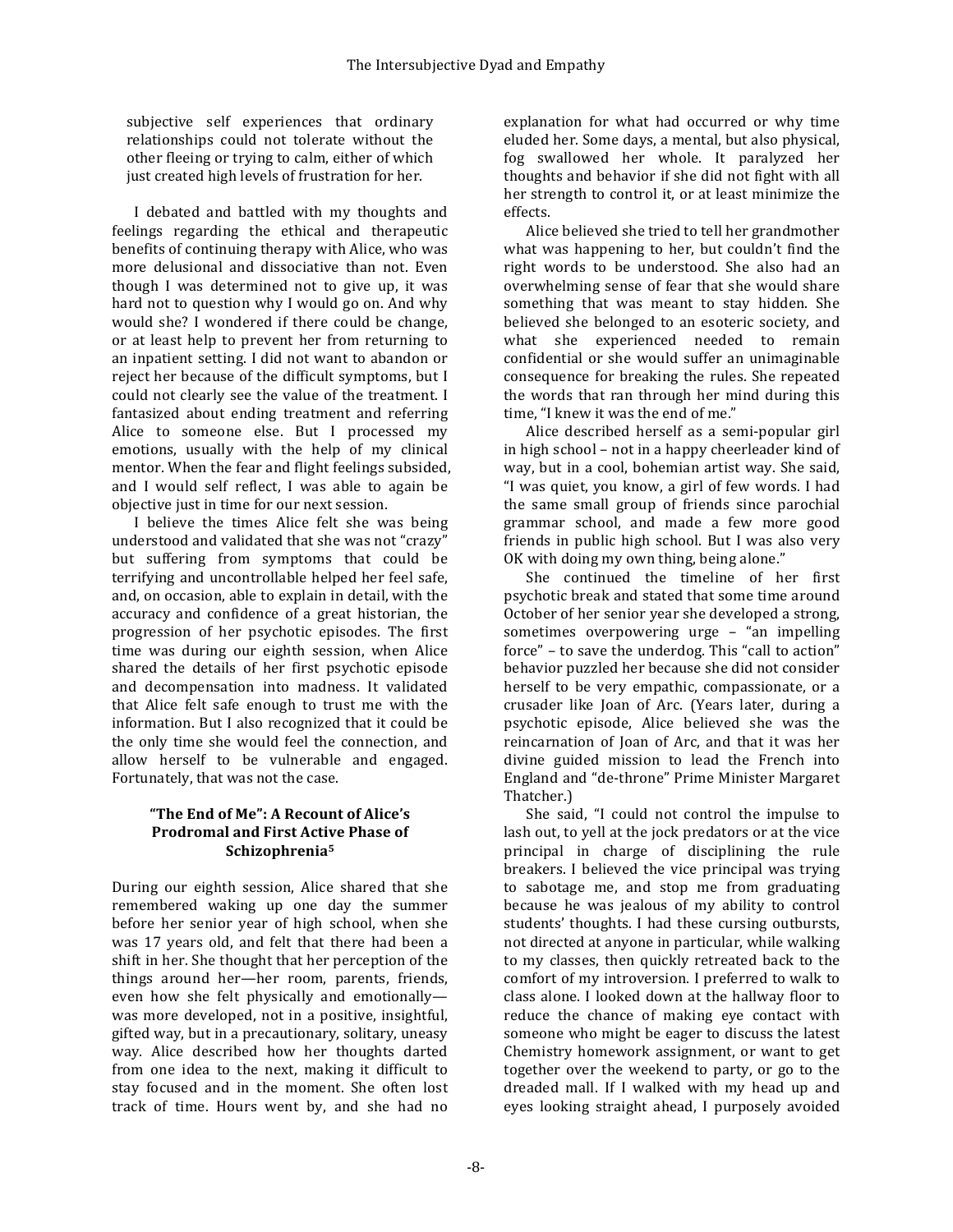connecting with anyone for fear they might potentially sabotage my space. I looked past them, or even through them, as if they were made of glass. If someone called my name, or said hello, I ignored the greeting, pretending I didn't hear it. I also didn't know if I heard correctly, because I had so much constant chatter and noise going on in my head. I couldn't tell what was inside my head or coming from the outside in. I believed I could control thoughts and receive thoughts from others.

"My parents saw the change in my behavior," Alice continued. "I started to withdraw socially, and isolate myself from them and my friends. I was irritable and angry. I started to think people were plotting against me, that the other students sensed I was a threat to them because I knew their deepest, darkest secrets, which teachers they were having sex with, and which teachers were pedophiles.

"By December, I constantly heard voices, predominantly a female voice telling me to kill myself by crucifixion on Christmas day," she said. "This command was unceasing, as was the belief that my parents and grandparents were part of a devil-worshipping cult that wanted to sacrifice me to Satan. My parents took me to see a psychiatrist when I refused to eat any food that they prepared for fear they were trying to poison me."

That first psychiatrist diagnosed Alice as having a psychotic episode with auditory hallucinations and paranoia. He prescribed medication and referred her to a psychologist for therapy. A few days after Alice's visit with the psychiatrist, she grew even more paranoid and incoherent. She refused to take the medication, and began to suspect that the psychiatrist had removed part of her brain while she was pacing in his waiting room, unable to sit due to her severe agitation.

Alice's pathological fear of certain mental health professionals seemed to be connected to that first psychiatrist. Her bizarre delusion about this doctor periodically surfaced throughout the years. There were times when she was so consumed by thoughts of his "evil and unprofessional behavior for a doctor" that she stopped eating, sleeping, and performing basic hygiene, or wouldn't leave her bedroom for days. These episodes were usually accompanied by auditory hallucinations, in a male voice. Alice was convinced it was the doctor laughing at her in a sinister way, and threatening to tell her current psychiatrist to lock her up and throw away the key because she was a "half-wit," a "freak with only a fraction of a brain" and "a danger to self and

others" with no ability to "comprehend" right from wrong because she was a parietal lobe-plegic.

Alice's first psychiatric hospitalization was in the local community hospital. She was hospitalized for six weeks, until it was decided she was stable on her medication and could be treated on an outpatient basis. This was the first of Alice's numerous hospitalizations, outpatient treatment programs, and therapist and medication management. Over the course of her illness, her hospital stays ranged from one week to four weeks, depending on the severity of the  $symptom(s)$ . When Alice experienced a non-bizarre fixed delusion, but her speech was disorganized and incoherent with a flat affect, her psychiatric in-patient treatment might be one week for medication stabilization. But, when Alice was combative, physically violent toward others, hitting and spitting brought on by the multiple voices in her head - running commentary on her worthlessness, along with extreme paranoia of people, especially those in the mental health profession  $-$  she remained in the hospital longer to stabilize.

Each hospitalization seemed to be worse than the previous one. And after each discharge, Alice became less hopeful that she would improve and lead a life where she could hold a job, have a few friends, get married, or live on her own without family or case worker supervision. Her hopes and dreams were basic, simple, and attainable by most people. But for Alice, and other men and women who have life-paralyzing psychosis or depression, these goals can be as impossible as comprehending the size of the universe.

### **"Have We Failed Her as Parents?": A Family History**

To gather family history, and assess the family dynamics and any pathology of the parents, which may or may not have played a role in Alice's disorder. I asked her family in for a few sessions. I learned that Alice lived with her parents and maternal grandparents. Her parents were middle school teachers, and her grandparents ran a small luncheonette in the town where Alice was born and raised. She was an only child, as was her mother, and the only grandchild. She was loved and cared for by these four adults. They were very religious, and claimed to be "born again" Roman Catholics who looked to Jesus Christ for salvation, similar to the Evangelical Protestants. This orthodox religious upbringing had an obvious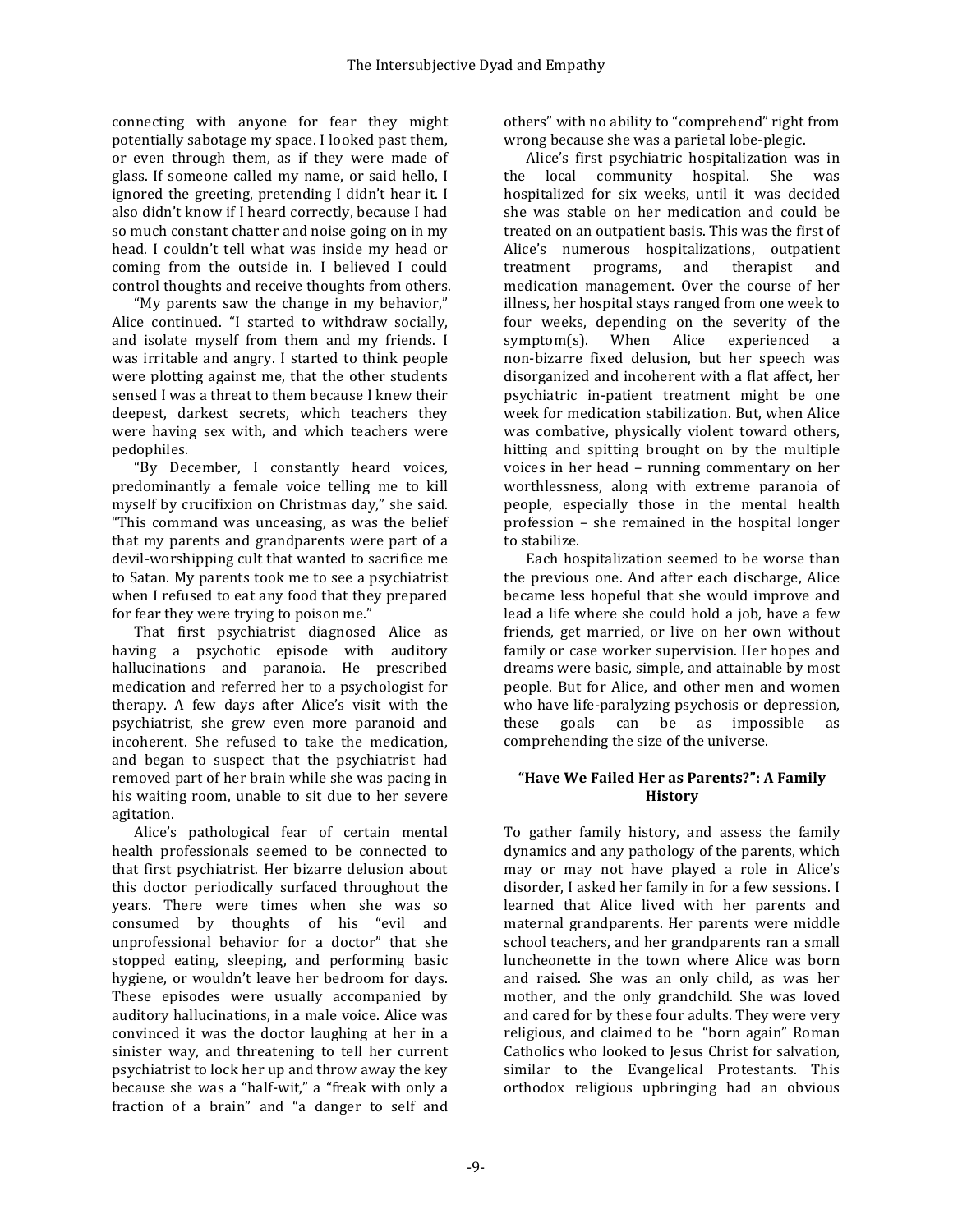influence on Alice  $-$  the majority of her grandiose delusions were religiously based.

Alice had four aunts and two uncles on her father's side of the family; her father's parents died before Alice was born. Both her paternal grandparents and twin uncles suffered from schizophrenia and depression. All four were hospitalized for years in the state psychiatric hospital. Her uncles, who both had long--term hospitalizations from age 24 to about age 30, were discharged after five years of hospitalization because of advances in medication to manage psychotic episodes, the laws regarding deinstitutionalization, the availability of community- mental health centers, and the Federal Social Security Income for the mentally disabled. They were in their 40s, and lived in a boarding home. Family rarely visited. Alice's paternal grandparents were never able to achieve mental stabilization in order to be discharged from the hospital. They both died in the state hospital, two years apart, in their mid-70s.

As a result of meeting with Alice's parents, I discerned that they were dedicated to helping their daughter, who could never outwardly reciprocate their love. Alice didn't allow them, or anyone for that matter, to get too close to her physically. She reacted violently, screaming that the invader of her space was trying to take control of her body, to snatch it away and leave her devoid of a physical self. During the times I talked with Alice's parents, they never complained about their situation or the limited emotional and mental connection with Alice. They searched constantly for help for her, and to understand what they did wrong. Parents of a child of any age who suffers from schizophrenia need support and some form of therapeutic intervention, such as group therapy or self help with other parents of the mentally ill. They can suffer from intense feelings of guilt, shame, anger, fear, and powerlessness.

At one family session, Alice's parents shared that they were so desperate for answers as to why their only child was stricken with such a mentally fatal illness that they consulted a "spiritual medical psychic" in hopes of finding the "reason" she was not spared from the madness. Alice was 21 at the time. The "psychic" gave them a homeopathic remedy to replace Alice's antipsychotic medication, and a prayer ritual to perform in order to lessen the psychotic episodes, and give her some much-needed peace from the torture. There was no positive outcome from their meeting with the self-proclaimed psychic healer, except for the few weeks they allowed themselves

to believe that it might work. This gave her parents only a short (phantom) reprieve from their feelings of hopelessness and powerlessness, but unfortunately the encounter escalated Alice's anxiety and fear. Her parents reported that she became obsessed with thoughts that the "spiritual life coach" performed a satanic marriage ceremony, and Alice was the earthbound bride of Satan who, at any moment, would be summoned to hell where she would burn eternally in the fire of Satan's sadomasochistic love. She decompensated one month after the visit with the bogus emotional manipulator, and was hospitalized for the second time.

Alice's parents described her interactions with them as a mixture of hostility and compliance. They shared with me their feelings of guilt and anxiety, and did not consider themselves to be "victims" of their daughter's acting out, or at times threatening behavior, as some living with a sufferer of schizophrenia would. They said, "Jean, we have gone to many therapists, psychiatrists, hospitals, and prayer groups. We tried many medications, and even got on a list for a clinical trial for a new medication but Alice refused to participate. She thought we were going to leave her at the hospital, where they would physically rewire her brain. So far nothing has helped long term. Is it us? Have we failed her as parents? What did we miss when she was growing up?"

I have been asked these questions many times, and I always answer them in a similar way: "I don't know what caused your daughter's symptoms, and I'm not sure if anyone can say exactly what the cause is or was. There might never have been any warning signs or early symptoms that you could have done anything about. Being a parent is a difficult job, and when you have a child with emotional problems, it is even more difficult. I hope I can help. What do you think is, or was, a factor or factors in your daughter's decompensation?"

According to Alice's parents, she had a normal childhood. They shared that she was always anxious about starting something new such as school or a play date, and she was shy. But she loved to play with her dolls, and entertaining herself was never a problem. They stated that they did not have any concerns regarding her mental health or any issue until her senior of high school.

Alice's parents described some of the few precious times Alice was stable and able to engage with the family after she was diagnosed. She cooked with them, played cards and board games, and visited museums and art galleries, which was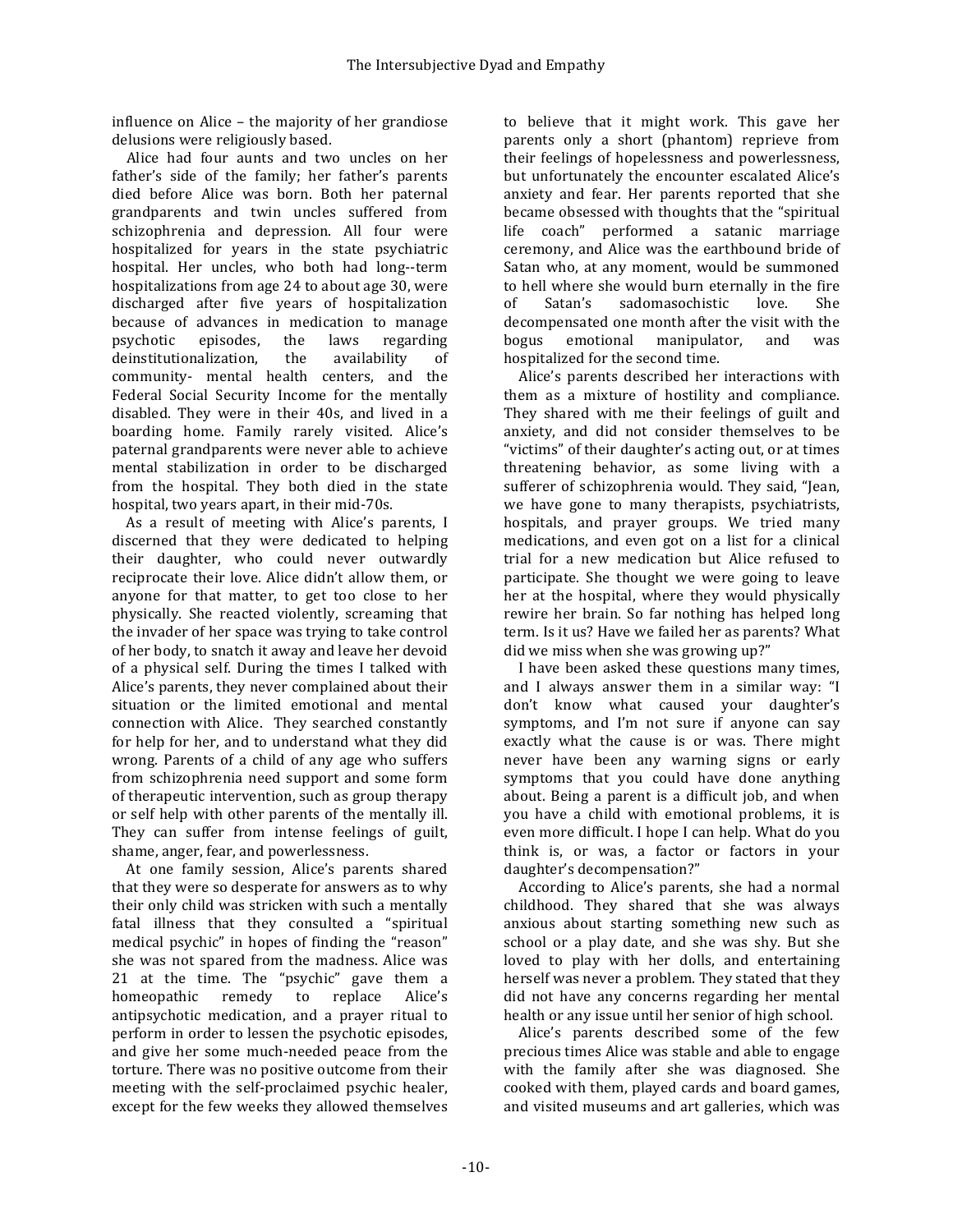one of Alice's favorite pastimes. They smiled when they shared that she had a great sense of humor. and was very witty when she felt comfortable and not stressed.

I met with Alice's parents a few times over the course of her treatment, but I referred them to another practitioner for their own work. I never lost sight of their struggle and the love they had for their daughter. As Karon and VandenBos remind us.

The parents are engaged in a struggle, to live with and provide for a very sick, puzzling, and difficult child. The treatment of the child often means intense personal and psychological discomfort for the parents, because it means changing techniques of adaptation that have worked for them; yet parents will go to extraordinary lengths to see that their child gets help, and to do what has to be done for the child's best interest.  $(1994, p. 113)$ 

Not all parents of the mentally ill are willing or able to participate in their child's treatment as Alice's parents did. Minimum family participation, along with medication compliance prescribed by a psychiatrist, and participation in a self-help group, if appropriate, are requirements for working with me. Under certain circumstances, these requirements may be modified.

#### Alice in the Shattered Looking Glass: Segments **From Two Different Therapy Sessions That Illustrate How Alice's Illness Manifested**

### Segment 1

Alice shared her passion for art with me during one of her more cognitively clear, but emotionally charged sessions during the sixth month we worked together. She mocked the choice of art in my office waiting room one day, claiming, "Anyone who would display cheap Monet prints most likely had cataracts too." When I asked Alice what she meant by her Monet comment and reference to cataracts<sup>6</sup> she laughed in a sinister way and told me with pressured speech, "Monet could not see that although Mary Cassatt's art did not have the same savage quality as his, she was a contemporary no less!"

Alice explained desperately, as if her life depended on me understanding her point, how she would get lost in American impressionist artist Mary Cassatt's painting, *The Child in a Straw Hat* (1886). Alice believed the painting captured the moment right before the terrifying entity of mental illness, schizophrenia, abducted Alice both mentally and emotionally. "It was me in that painting," Alice said. "I saw as if I was looking in a mirror how I was right before I fell into hell and shattered like glass into one million pieces."

Alice said that after she first viewed the painting at the Whitney Museum in New York City while on a field trip with a group of psychiatric patients from the out-patient program she attended five days a week after her second hospitalization. She had just turned 22. After that trip, Alice wore a similar style straw hat as the girl in the painting when she felt herself begin to lose the "feeling of her surroundings," when her sense of touch, sight, and balance eluded her before she decompensated into psychosis She described it to me loudly and angrily: "I could no longer smell the coffee brewing in the morning, or the wet dog when she came into the house after sitting in the rain for hours waiting for me to come home. But, what scared me most was when I could no longer gauge whether I was standing or sitting. I constantly went from one position to the next, no matter where I was. I could be on the subway, in a doctor's office, at home at the dinner table, or at the movies, and I could not 'feel' if my legs, my butt, or my back were in the right position. So I went from sitting to standing every 30 seconds or so for hours, sometimes an entire day, until I fell into a deep sleep. This went on for days, even weeks.

"I also saw the world and everything in it not in three-dimensional, but in one dimension only," she continued. "Everything was flat and lacked color, only gray and off-white were visible. I believed that wearing the straw hat would stop my mind from deceiving me, or postpone the voices that inevitably followed this experience. They taunted me, told me I was sick, demented, and worst of all, a mistake. I thought the hat protected me from the warped word war going on in my head. I remember pulling the hat farther and farther down over my forehead, then my eyebrows, until it eventually covered my eyes completely. Yet I kept it on until I ended up in a hospital or at my psychiatrist, who talked me into taking medication to alleviate the symptoms of the psychotic episode.

"I used that straw hat for three or four years to help me fight off the beast of destruction," she said. "I'm not sure if it really helped or not. I'm not sure it didn't have magical powers. I can't 100 percent say it didn't help in some way. I remember feeling somewhat safe when I first put it on, like a friend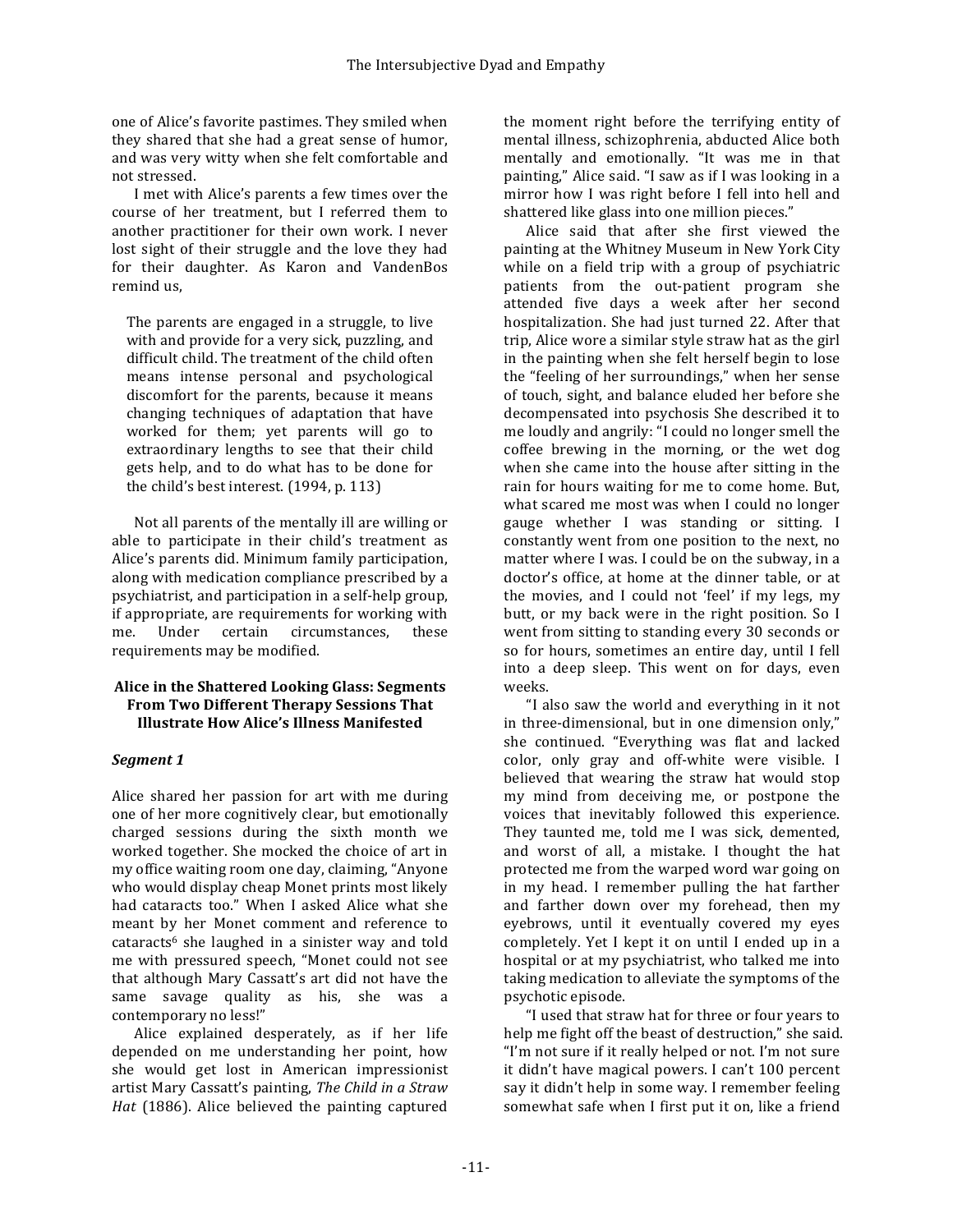was standing by me. That feeling didn't last long. I still got sick. The hat is battered and worn out, but I still have it hidden in my room. You never know when you might need a friend.

"My parents hated that hat, I think because it represented to them that I was *decompensating*. They had post-traumatic anxiety attacks when they saw me wearing it. My mother lost the color in her face, and asked me how I was feeling and if I was taking my medication as prescribed. Then she started to pray to herself. My father usually ignored the hat, tried to deny it was the start of something, until he saw it was covering my eyes. Then he took me to the psychiatrist."

At this point Alice abruptly stopped talking, left my office, and paced in the outside hallway for 10 minutes, mumbling to herself. This was a common occurrence whenever Alice felt a combination of emotions that she could not tolerate or differentiate. The feelings of frustration, happiness, fear, and anger were overwhelming and a trigger to dissociate when experienced simultaneously. She was frustrated at her inability to communicate her thoughts and feelings appropriately at times, and happy when thinking about and discussing her love of art. She feared her illness would take this passion away, and was possibly angry with me for not making her better.

I purposely didn't interrupt Alice's monologue because I was hopeful, but not convinced, that being there for her might be all she needed. It was initially difficult to accept that a traditional psychotherapy approach was less effective than just being a "good listener." Atwood writes, "Often the simple presence of another human being who is actually listening to the story that is being told is all that is required"  $(2012, p. 51)$ . But it was a challenge for me to determine when to just listen and when to interject a question, interpret a delusion or ruminating thought, or even assure Alice I understood her feelings or validate her. Because her moods were unpredictable, and she grossly overreacted to a word, phrase, question, or the way I moved my head when speaking to her, which could set off a barrage of accusations regarding some devious motive I had for treating her, or jealousy of her high IQ and my mission to destroy her brain by ECT therapy, I carefully assessed my feedback before I gave it, and always communicated to Alice as an equal.

Some people in the general public, and even some in the mental health field, have treated the psychiatrically ill has if they are of lower IQ, have no ability for insight, are violent, have no feelings, or want to be delusional or manic. Throughout

history, there has been a tendency to treat the severely ill as if they were lesser quality human beings and either ignore them, warehouse them in jails or unacceptable living situations, or act with great impatience toward them.

Marguerite Sechehaye suggests that the "observer" of the schizophrenic be mindful not to assume or judge based on behavior and simultaneously opposing verbal content that the patient is not introspective or is "gravely ill." She writes:

It is always amazing to discover that the patient who seems demented is actually clear and aware of what goes on about him. There is then a tendency to blame him for his symptoms as though he could control them, forgetting that he is indeed truly powerless and irresponsible.  $(1951, p. 17)$ 

### *Segment 2*

I believed Alice felt I was less a threat to her as time went on, so I was a bit surprised when, about a year into our working together, she shared with me that there were times she was afraid to let me know how she was feeling because of what I might do. She said she sometimes feared she might disclose a random thought about killing herself, or how she believed Mother Teresa was trying to send messages to her about redemption. She was convinced that Mother Teresa wanted her to minister to the prostitutes on 9th Avenue in New York City. This message, she believed, was sent telepathically to her via the Pakistani attendant at the neighborhood gas station she visited daily. Alice parked at the gas station for 20 minutes each day, whether she needed gas or not, in hopes of putting an end to Mother Teresa's religious espionage by showing the attendant (who Alice referred to as Cerberus, the Pakistani guard dog of the gates of hell) that she was in control of her thoughts and behavior. She was not going to allow the mind-control tactics that he and Mother Teresa were attempting to use on her to penetrate her head and affect her "sanity thoughts" (what Alice called her thinking when it was not disorganized, fragmented, and becoming psychotic).

She was afraid I would misinterpret her concerns, or ruminating thoughts she experienced, and feel she needed hospitalization. So she kept them to herself, which eventually caused her great anxiety. This escalation of anxiety was eventually treated with either an increase in medication to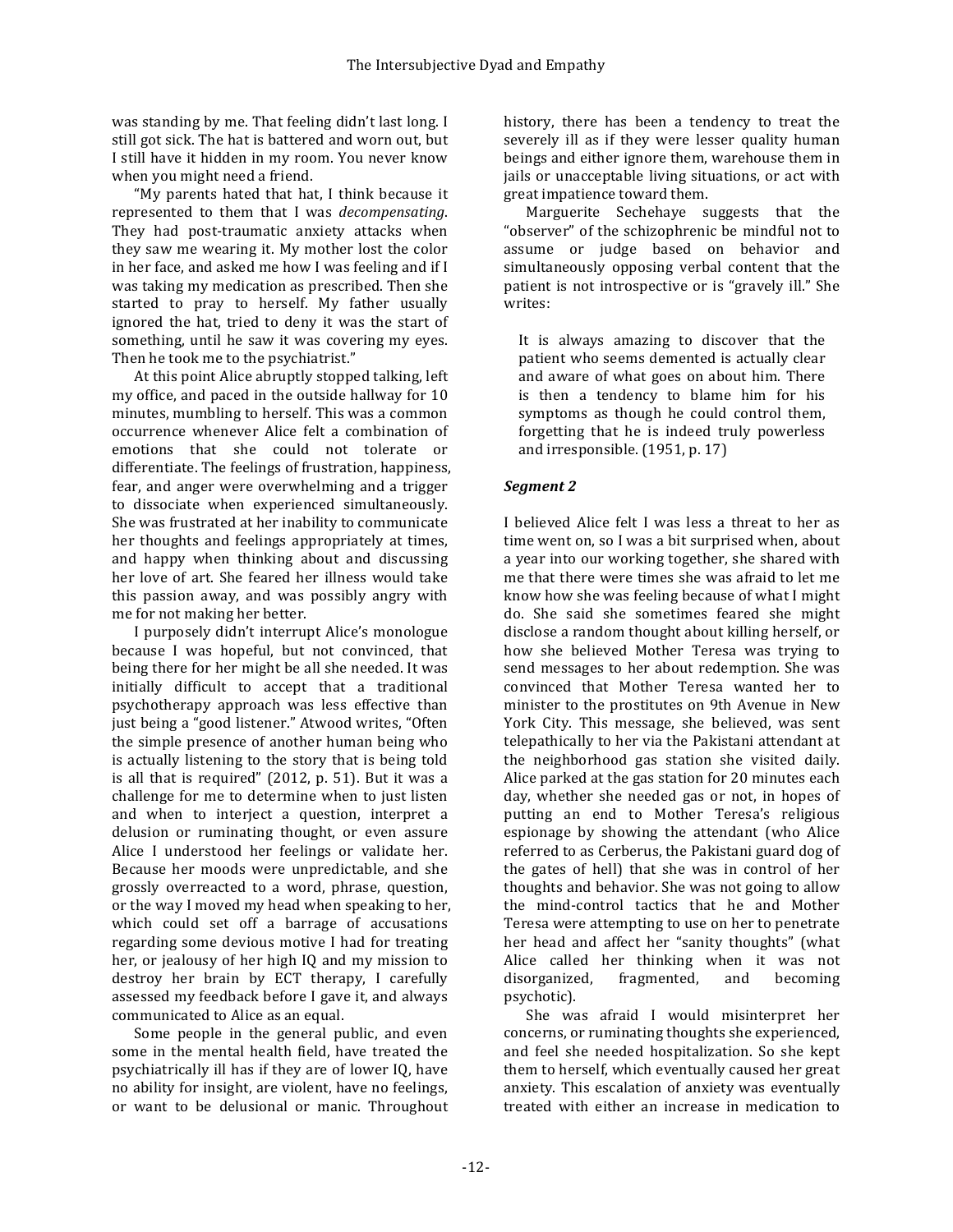help reduce the anxiety, which usually was an indication that a psychotic episode could follow. or she fixated for several sessions on the lack of global concern over the use of saccharin in food and its link to cancer and schizophrenia. I told her how grateful I was she felt ready to share with me her fears regarding hospitalization, and how sorry I was she needed to keep it from me because she was afraid.

#### **"I Would Be an Exorcist!": Identifying Alice's Goals**

I had a preconceived treatment plan for Alice, and was frustrated she wouldn't discuss it with me. So before I decided to throw in the "treatment termination" towel, I asked Alice for her feedback. The following narrative is an excerpt of that interaction:

"Alice, we have been meeting weekly for one month now," I said. "I hoped we could spend some time today discussing if you feel the therapy is helping or not helping, if we need to change anything, and identify some of your therapy goals."

"Do you mean change for me, for you, or for the insidious we?" Alice replied. "Change the feeling of the voice that surrounds me and alters my ability to think of other things without intrusion? Or change how you look puzzled, with tightness in your shoulders, when our time is running out and you are uncertain if you should end the session on time or run over by a few minutes because there might be a breakthrough? Or we, therapist and patient... oh sorry, you say 'client'... and the everso-gradual development, well established before it is apparent unit, that could possibly affect and entrap a ghost? I have been ghosted! Someone or something else is manipulating my life. Is that the 'change' question you want an answer to? Have I answered it conspicuously enough for you?"

"What I believe you are saying is that a relationship takes time to develop before one feels safe and trusting, and ready to tackle a lifealtering issue, a fear," I replied. "And, that I need to be more relaxed about how the therapy is working and you need to..."

"Feel real," Alice interrupted.

"OK, yes. You want to, need to, feel real," I answered. "Can you tell me what that feels like for you? How would you describe that feeling? How would you know you are feeling real?"

"I would not be invisible to others," Alice said. "I would have friends, marriage, maybe a child. I would work, maybe be a therapist or an exorcist. What's the difference? Both are able to cast out the devil, to rid people of the demons that keep them bound with shame and guilt, which causes horrific self-destructive behavior and thoughts. I would be an EXORCIST! And some day I will heal myself! Free of hospitals and witch doctors that profit from over-medicating and who do not speak my language of pain or understand my anguish. What can you do for me, therapist?"

"I hope I can help you with exploring and possibly meeting your goals. But I can offer you understanding, and that is for sure,"7 I said.

"Should we schedule now for next week, Jean?" Alice asked.

"Yes, we can schedule now," I replied. "But I would like to finish by thanking you for the input and feedback. It is beneficial to me to know that this therapy is helping. Tell me if I am off base, but it sounds like you are feeling comfortable working with me, and would like to address issues that have caused you some shame and guilt?"

"That is close enough. Our time is over now, Iean." Alice said.

#### "Why, Why, Why, Jean?": My Phenomenological **Experience With Alice**

I met Alice in the waiting room. She stood, and walked back to my office for our customary Tuesday at 10 a.m. psychotherapy session. Four steps forward and 10 steps backward was how I thought of our sessions. But on that day, I had a vague premonition that this session was going to be different. I attributed that feeling to my clinical intuition. We had been working together for a year and a half. Alice never missed an appointment, but rarely stayed for the full fifty minutes. She had begun to tell me when she was ready to end the session instead of abruptly or angrily walking out in the middle of a question or conversation, yelling over her shoulder as she exited the office, "Lighten up Jean, with your *need* to process every action and reaction, every word spoken, and read in my mind! It is going to be the end of you, or at least this session."

As we walked into my office, I noticed that Alice had in her hand one of the assorted brochures that were on display in the waiting room. It was unusual for her to read anything while waiting for our session due to her chronic high level of anxiety. But, what caused me to be even more curious about this uncharacteristic behavior was the brochure she picked up. Alice had it tightly folded in half, and cupped between her hands as if she was hiding it from me for fear I would scold her for removing it from the waiting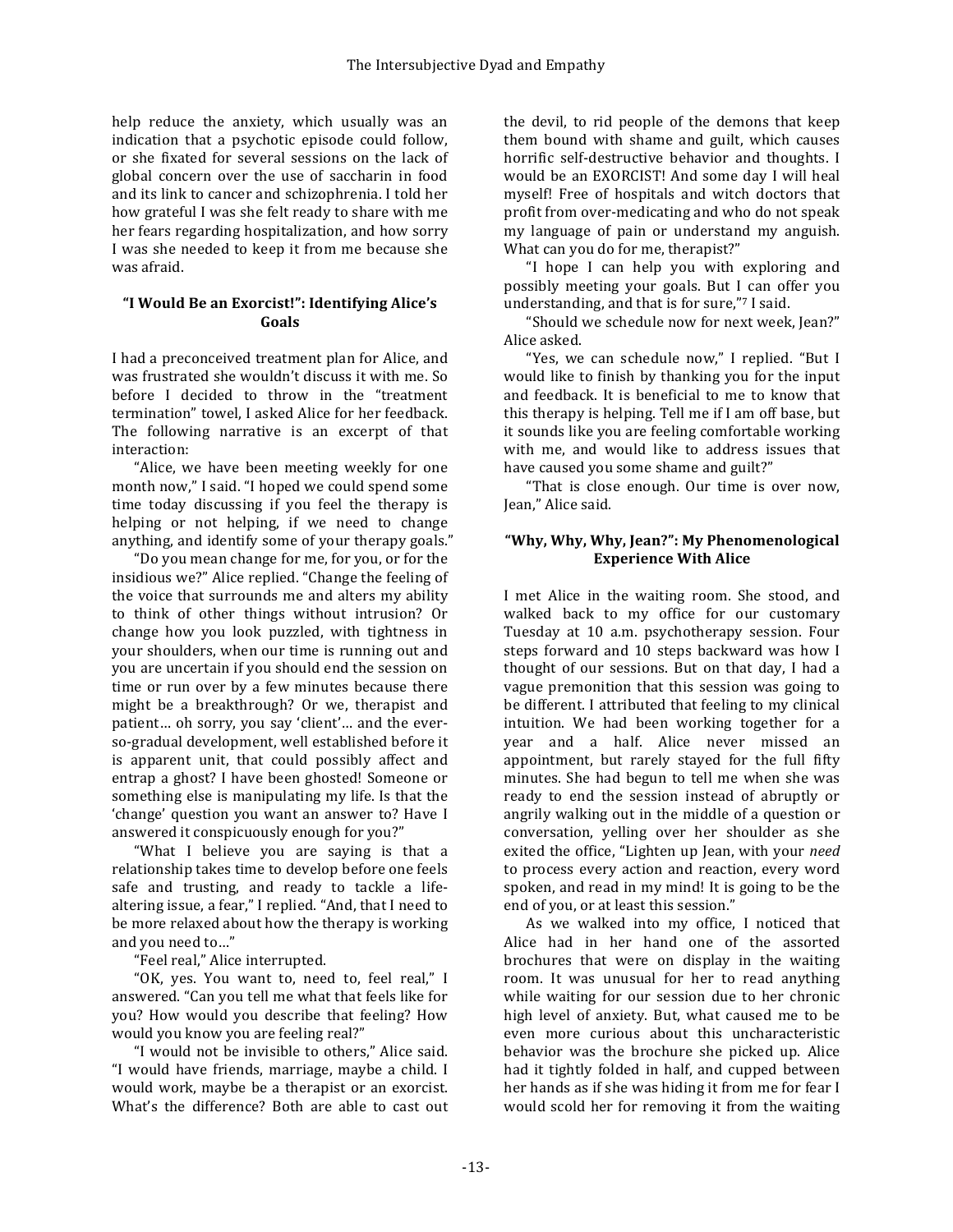room. The title of the brochure was *The Dangers of Hallucinogens.8* 

Alice took her familiar seat on the far corner of the couch, diagonally across from the rocker armchair I usually sat in. I felt her watch me intensely and with impatient trepidation as I shut the office door and joined her in my office's pseudo-living room setting, which was designed to foster a safe and comfortable environment for emotional healing. Alice began the session with a question, which was not part of her therapeutic ritual. Normally, I began the session with some common courtesy or social etiquette statement such as, "how are you?" She would answer with an adjective that had little to do with how she was actually feeling, or spit the question back at me. She immediately followed with a verbal stream of consciousness related to the injustice or indignation of our society, and its neglect or laissez-faire attitude toward the genocide of the golden lion tamarin monkey in the Brazilian rain forest.

But on this day, Alice asked a question—calmly and articulately—which caused me to feel encouraged and uneasy at the same time. She held up the *Hallucinogens* brochure she discreetly kept tucked in her hand until that moment, and with a naive, childlike quality about her that she had never presented before, asked, "Can you explain what happens to people when they are under the influence of a hallucinogen?"<sup>9</sup>

Her question took my breath away for a few seconds. Never before in the year and a half we worked together had Alice asked me a question with not any inflection in her voice or without proceeding tentatively as if she was fearful I might react in an aggressive or dismissive manner. The question was presented in such a benign yet mildly eager way that I felt an expression of shock and enjoyment appeared on my face. I thought, "What is going here?"

And it wasn't just Alice's verbal presentation that changed. I saw her physically transform before me. For one fleeting moment, Alice became an inquisitive, attentive, young girl with a hint of intensity. She looked at me when she spoke, and I saw in her eyes a spark, like she was connecting to her inner driving force. She did not have the chronic tightness in her jaw, which I assumed was a side effect of her medication, and her brow was not lined with its usual creases, especially the two vertical lines between her eyebrows that reminded me of a pair of parentheses. Her skin had a very light shade, with a hint of pink to her cheeks, and her voice was steady and calm as she

asked what I initially believed was a very peculiar question. Alice experimented briefly with marijuana in high school. She never tried any other substance, including alcohol, because she was fearful of "losing control of her ability to reason," she once told me. She claimed she had never been interested in altering her "mood or mind" like her friends, which was one reason why I was so surprised by her interest in that brochure. I felt a rush of excitement that I was witnessing Alice before she became the victim of a negative energy that stole her mind and changed her forever. It was like seeing a rare bird  $$ tremendous exhilaration at first sight, then a growing feeling of anxiety that any sudden movement, even an exhale, could cause the feathered treasure to take flight, never to be seen again.

A dichotomy of emotions bubbled up inside me. I felt special, like I was given a gift that was unique. I experienced for the first time what seemed like a symptom-free Alice. At the same time, I felt that I was privy to something accidentally, and there would be a consequence for that mistake.

I responded slowly, "Well, Alice, hallucinogens are classified into three categories: psychedelics, dissociatives, and deliriants. These drugs cause changes in a person's perception, thoughts, emotions, and consciousness. The psychedelic drugs-LSD, psilocybin, and mescaline-affect the sensory perceptions, causing everyday objects to seem more real or alive, and significantly changing colors, shapes, textures, and dimensions."

Alice cautiously, yet respectfully, interrupted what was turning into a boring didactic lecture on my part, and asked if she could read aloud a paragraph or two from the brochure. Her request to read to me was so unexpected, and so untypical of any of our previous interactions, that it took me a few seconds to answer. I prayed that my reaction wasn't obvious. I feared that Alice would feel that my split-second delay in responding was because I didn't want to hear her read. I grew nervous that she viewed my hairline hesitation as a rejection or mockery, which was far from how I really felt. I felt like I was engaging with someone I had never met before. I was mesmerized by this close encounter with an Alice who seemed to be momentarily free from the brain-beating, mindmelting, and soul-snatching condition clinically called schizophrenia.

I experienced a phenomenon that had no predictable end, but I knew that its end was inevitable. It was illusive, opaque, and seemingly timeless. I did not want it to stop. I hoped that this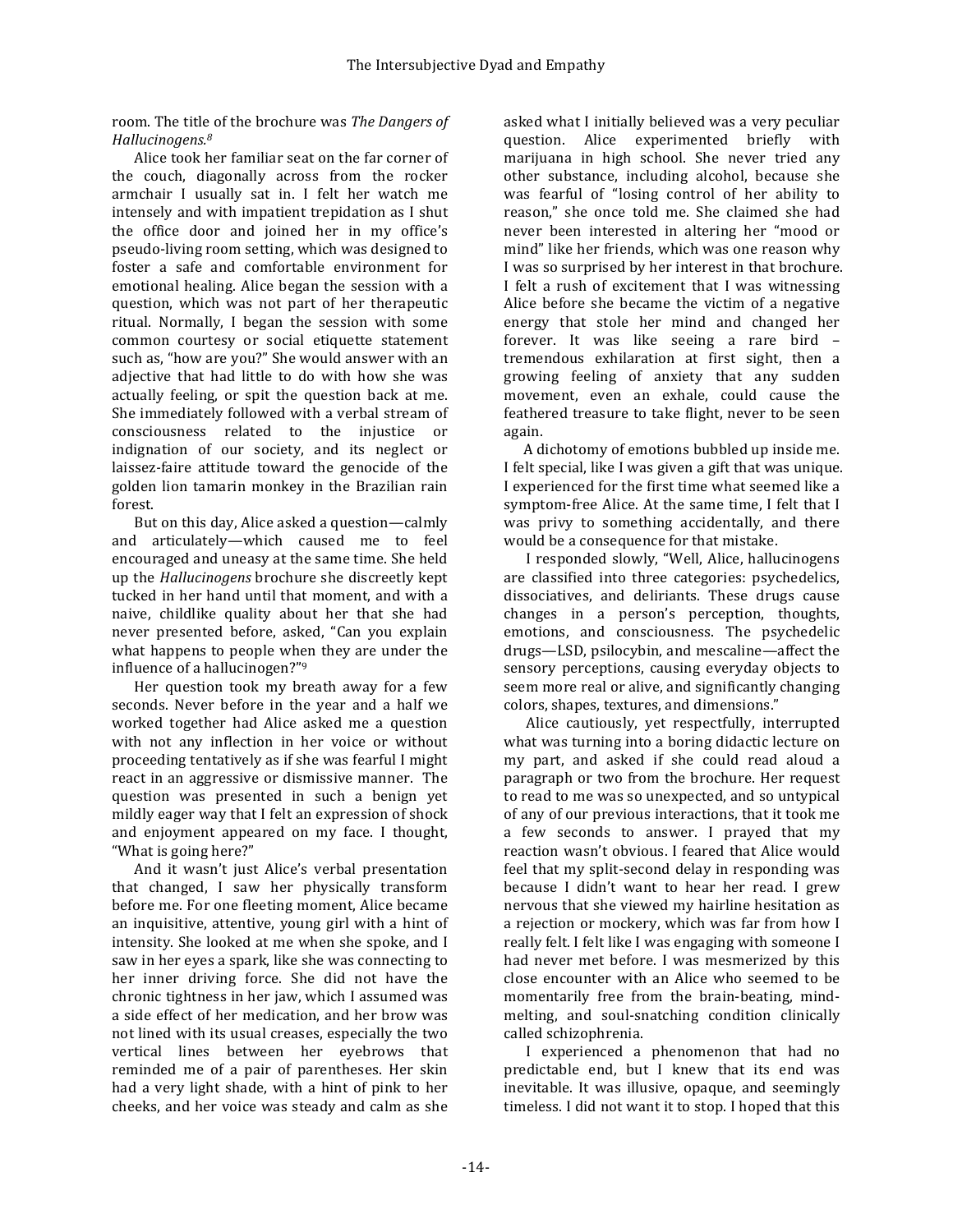cognitively and emotionally fragile woman did not misinterpret my mildly enthusiastic, "Yes, please do." But I deliberately minimized my affirmation to her serious and uncharacteristic request because I was blinded by her determination to break free from the emotional chains that bound her mind, her spirit, and her ability to feel safe in a relationship. In my excitement that she was "trusting" and "connecting" with me, I felt a flash of vulnerability. I became uncertain about the interaction; one could interpret my reaction as "guarded." I instinctively prepared myself for her usual barrage of paranoid ideations that encapsulated me and Alice's 70-year-old neighbor in a conspiracy to steal her clothes while she was in my waiting room for an appointment I tricked her into scheduling.

But, Alice's response was neither anger, aggression, nor regression in behavior (which happened often as a result of her misperception of our interactions. She would feel so threatened that she paced, muttered, and even hit herself in the head with her fist).

She began to read aloud from the brochure: "Depth perception is often heightened and perspective distorted; inanimate objects take on expressions, and synesthesia (hearing colors, seeing sounds, etc.) is common. Time may seem to slow down enormously as more and more passing events claim the attention, or it may stop entirely, giving place to an eternal present"  $(2013, p. 2)$ .

Alice's voice was audible and steady; she pronounced the words clearly, in distinct syllables. She was intelligent, with an uncanny command of the English language. During her most psychotic episodes, Alice's ability to lash out with words - to attack and defend against the frightening and constant hallucinations and delusions that plagued her mind daily - was astonishing.

Alice paused for a few moments. A slight look of bewilderment crossed her face, yet her eyes remained fixed on the brochure as she continued to read, "The emotional effects are even more profound than the perceptual ones. The drug taker becomes unusually sensitive to faces, gestures, and small changes in the environment. As everything in the field of consciousness assumes unusual importance, feelings become magnified: love, gratitude, joy, sympathy, lust..."  $(2013, p. 2)$ 

At this point in the paragraph, Alice swallowed hard, as if she was desperately trying to push down a rising eruption of emotion that would cause her to lose the delicate hold she had on her self-control. I could tell from her body language that she wanted more than anything to complete

this overwhelming task of reading the brochure to me. She moved to the edge of the couch, her back straight and stiff. Her hands gripped the brochure like a vise.

Somewhere deep within the catacombs of her mind, among the ruminating thoughts about killing herself, the paralyzing fear of being hurt by others, the screaming and satanic voices telling her she is no good, and the painful belief that what she perceived about herself and the world is the substantiated truth lies the Alice who, from birth to age 17, lived a normal and loving life.

Could this be true? Did Alice have a time when she was without incidence or symptoms of a mental disorder? Or was it my innate need to believe that Alice was once happy and unaware of the impending torture she would live with beginning in adolescence, rarely having any freedom from the illness' debilitating symptoms? I wanted more than a glimpse into the health of Alice's mind. I grew angry that I could not stop time, and preserve the phenomenon that was taking place in my office. I was bearing witness to what seemed like a fight between hope and the absence of hope.

I had never seen Alice work so hard at staying focused and present as when she continued to read the words that seemed to be choking her: "Pain, terror, despair, or loneliness may become overwhelming, or two seemingly incompatible feelings may be experienced at once. It is possible to feel either unusual openness or closeness to others, or exaggerated distance that makes them seem like grotesque puppets or robots. The extraordinary sensations and feelings may bring on fear of losing control, paranoia, and panic"  $(2013, p. 2).$ 

She stared in my direction at the end of the last sentence, but she didn't look at me. She seemed to have removed herself from the room. I had seen this trance stance many times before, but it felt different this time. I was concerned that Alice was beginning to decompensate, that perhaps this unfamiliar exchange between us caused her to feel vulnerable and stressed. Her defense when faced with trauma, or even a perceived trauma, had been to dissociate. Alice would become void of any emotional response. She entered into a state of trance and stayed there, sometimes for several minutes. When she regained her capability to respond verbally, she would be preoccupied and unable to continue the session. But during this session, Alice wasn't dissociating. She didn't feel threatened or experience a flashback as I had thought. I could tell by the determined look on her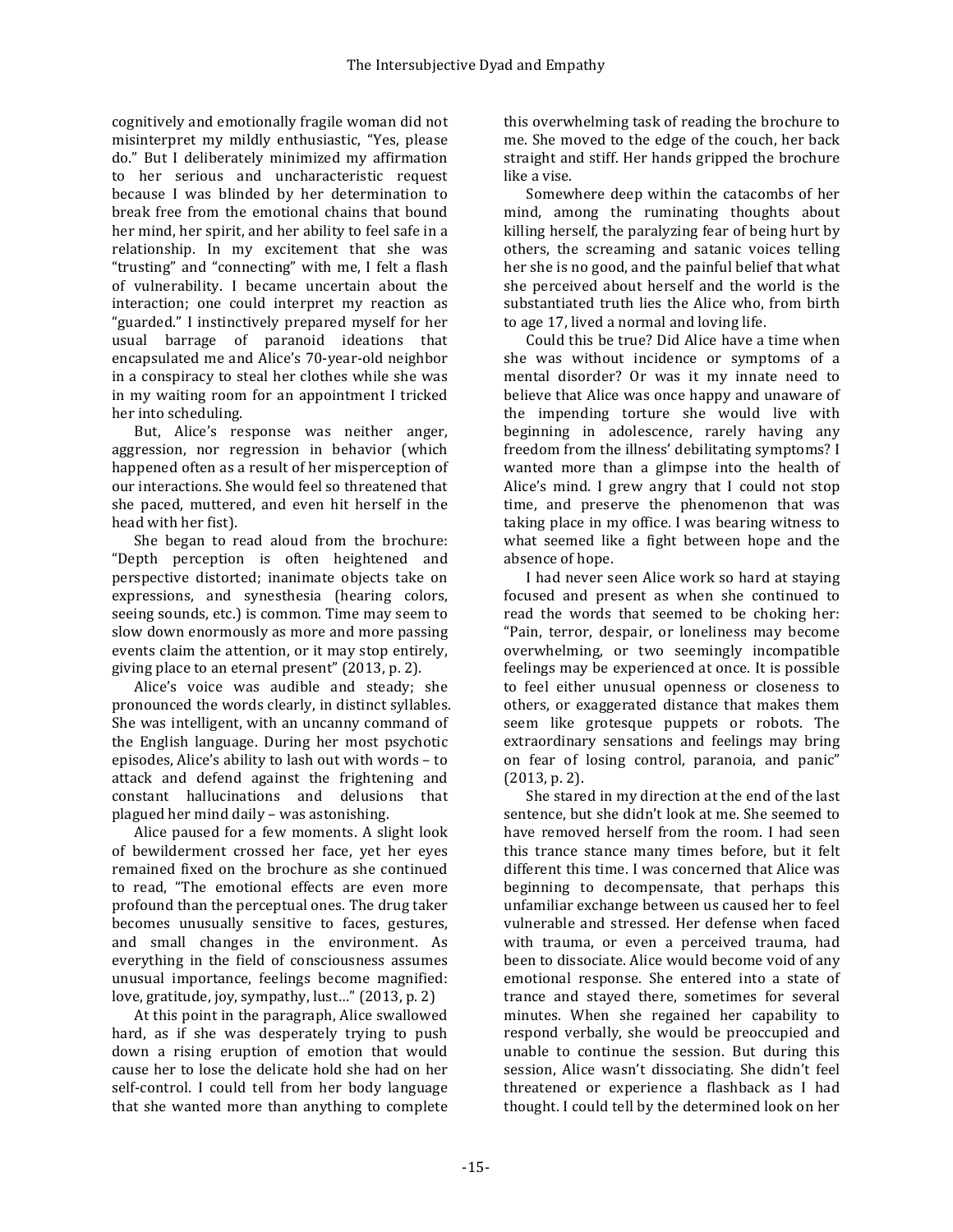face that she was contemplating. She was processing the information she read.

Because of the almost daily deluge of psychotic thoughts, and uncontrollable paranoia that was one of the primary symptoms Alice was afflicted with, I was concerned that she might slip into a state where she felt consumed by the terror of being exposed to harm, most likely the harm of losing herself. Although I was elated by the possibility that Alice and I were engaging in something that was not associated with her symptoms of a psychotic disorder, I knew to contain my enthusiasm for fear I would frighten her with my outward expression of emotion. My primary concerns were her emotional safety, and respecting the boundaries of our therapeutic relationship – especially with her distorted perceptions, which were a reaction to her fear of being harmed mentally, physically, and/or emotionally. Atwood explains this fear as a phenomenon. He writes,

Phenomenologically, going mad is a matter of the fragmentation of the soul, of a fall into nonbeing, of becoming subject to a sense of erasure and annihilation. The fall into abyss of madness, when it occurs, is felt as something infinite and eternal. One falls away, limitlessly, from being itself, into utter nonbeing." (2012, p. 40) 

But, Alice wasn't falling into the abyss of madness as Atwood describes. She seemed to be engrossed in connecting with and conceptualizing what was written in the brochure, and what it triggered for her cognitively.

I thought she was about to ask a question, or share what she was processing, but she did not. Instead, Alice read more. At this point, I saw a change in her demeanor. There was a slight air of irritation about her. Her face grew tense as she read about the dissociative classification of hallucinogens such as MDMA: "The main difference between dissociatives psychedelics and serotonergic hallucinogens are that the dissociatives cause more intense derealization and depersonalization. For example, ketamine produces sensations of being disconnected from one's body and that the surrounding environment is unreal, as well as perceptual alterations seen with other psychedelics" (2013, p. 6).

Alice could no longer contain or control the outburst of emotions that practically suffocated her. She stood up from the cozy corner edge of the worn leather couch with a burst of energy I had

seen only when she was angry at what she believed was my lack of insight and sanctimonious indifference about her dilemma with the FBI and cable television. Alice raised her hands as if she was about to conduct an orchestra with the power of Bia, the Greek Goddess of Force. With her head back, her face looking upward, she screamed: "Why? Why? Why?" She then stared at me, with tremendous pain on her pale face, her head tilted in a way that stretched her neck and made her look more like a circus contortionist than my client. She asked, "Why, Jean, would anyone of sound mind and body, who had a mind that was quiet and clutter-free, and had never experienced depression or been admitted to a psychiatric hospital against their will... why would they voluntarily ingest something that would mimic all the signs and symptoms of the devil?"7

Although there were no tears in her eyes, Alice was weeping. Her sadness was mixed with disbelief; a groan escaped from deep inside her. She was grieving the loss of her sanity and the injustice of it all. When we first met, Alice shared how angry she was that she had psychoses. She wailed like her heart was broken that she would have willingly sacrificed an arm or leg to not have to endure the neuropsychological and social consequences of schizophrenia or any other lifelong, life-changing mental illness. Alice lost the precious gift of mental health. It was not her fault; it was not her choice. She was the innocent victim of a brain with abnormalities in structure, circuitry, and chemicals. Alice was the casualty of a war she fought against herself. She suffered from collateral damage caused by an unknown assailant.

My mind went blank for what seemed like an eternity. Then it began to race with a speed that blurred any thought - positive or negative. I needed to answer Alice's challenging questions, or at least validate her feelings and reaction to the fact that someone would make the incomprehensible decision to purposely alter their own mind to mirror that of a psychotic. paranoid schizophrenic. I wanted her to know that I believed her insight regarding the similarities between the psychedelic experience of a hallucinogen and psychosis was profound. I wanted her to stay engaged with me, but I saw she was starting to withdraw. I was concerned she was over-stimulated by the information she read, and her inability to sort through the details and not become stuck on a word or phrase that might trigger a chain reaction of destructive free association. My concern was better than an educated guess. It was her modus operandi.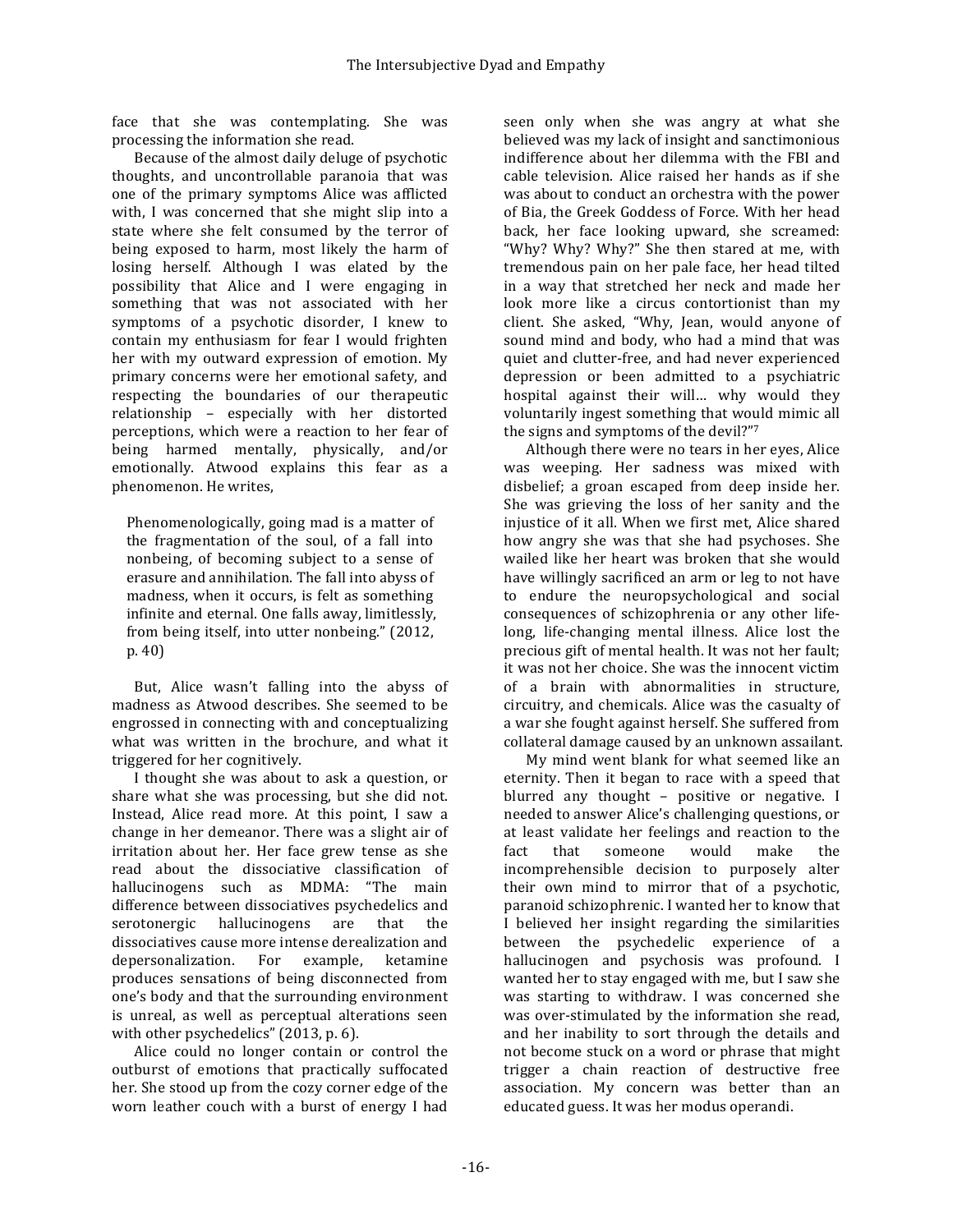I finally found some words, and attempted to answer Alice; at the same time I assessed her escalating anxiety and agitated state. I was not going to redirect the question back to her as I learned in Therapy 101, because that would have had devastating consequences. In her fragile state, she could have easily felt I was being condescending or dismissive of her feelings. She was hanging on to the ledge with one finger, and redirecting the question back to her would have plucked the last bit of hold she had on her quasistability. So I gave the same old answer that has been around since the 1960s: that certain people find the effects of psychedelic drugs to be mindexpanding, not dangerous, and without negative consequences. I shared that I agreed with her feelings, and that I also did not understand experimenting with or using the drug recreationally.

Then I added, "Alice, your connection, and the similarities regarding the symptoms of psychosis and a person's experience under the influence of a hallucinogen, is remarkably insightful. And the people who take such self-destructive risks, and ingest substances that can affect the brain chemistry in a negative or deadly way, are not only ignorant, they are stupid. I know this is difficult, and almost impossible to understand such incomprehensible behavior, or the thought process of the hallucinogen drug abuser - or any drug abuser, for that matter  $-$  but thank you for bringing this topic to my attention. I wish I had a better explanation for you, but I don't. We are likeminded on this issue. I, too, do not understand the attraction. But your discernment has peaked my curiosity, and I would like to know more about this growing trend and the fascination with psychedelics in today's society."

I'm not sure whether it was too late for explanations, or too long for Alice to stay on topic. But my optimism that I was experiencing a phenomenon that was the result of 18 months of working on creating a bond, developing an intersubjective dyad utilizing an empathic, humanistic approach, was reduced to 30 minutes of watching Alice's agony at believing she had failed. This sense of failure escalated her anxiety. In an eerie, calm voice that was filled with sadness, she stated. "I have missed the obvious again, Jean. I am incapable of following the simplest formulas of how and why people live and enjoy life. I do not comprehend because I have no ability to understand the desire and fascination of those who ingest hallucinogens for entertainment purposes."

Alice began to yell, "I am the one who is stupid! I am the one who is the half-wit because that son of Satan psychiatrist removed the parietal lobe part of  $my$  brain – where comprehension is located! I am to blame for not understanding why!"

Alice showed signs of emotional and mental exhaustion. She began to exhibit echopraxia involuntary eye rolling and exaggerated grimacing (she clenched her teeth together so hard I was concerned she would break them). It was only under extreme emotional stress that I had ever witnessed this symptom in Alice. The last time had been more than one year ago, when her cat was hit by a car and died. Alice felt responsible because she had avoided the cat for some time because she believed her pet was reading her mind.

She moved toward the office door, her teeth now unclenched. Alice clutched her purse to her chest, and crossed her arms around it as if it was a shield of armor. As she walked down the hall to the exit door, she quoted Ephesians  $6:11$ , "Put on the full armor of God so that you can take your stand against the devil's schemes." I was concerned Alice had regressed to a state of religious delusion. I asked if she would like to wait in my office a while before she called a cab to take her home. But with a dismissive wave of her hand, she said. "No."

As Alice began to leave, mumbling about how the chairs in the waiting room were erratically arranged, she stopped to confirm that we were scheduled to meet the following Tuesday at 10. I responded, "Yes." Alice looked directly into my eyes, and, for one brief moment, I felt she was about to say, "Thank you. Thank you for being my therapist and understanding my pain and my need to confront and be validated regarding what I believe to be unjust." She didn't.

I surmised, even hoped, Alice would thank me because we had shared an intense and emotionally intimate session where I was a witness not only to her pain and frustration, but to her strength, determination, insight, and, more importantly, her control over her illness. For 30 minutes of the 50-minute session. Alice showed no sign or symptoms of the "destitute of mind and soul disease", schizophrenia. I was certain she felt the intense bond of that moment, and would validate me as I had her. She didn't verbally, but as she reached for the doorknob, I saw the *Hallucinogens* brochure folded carefully in her hand. That was my validation.

### **Conclusion: The Power of Empathy**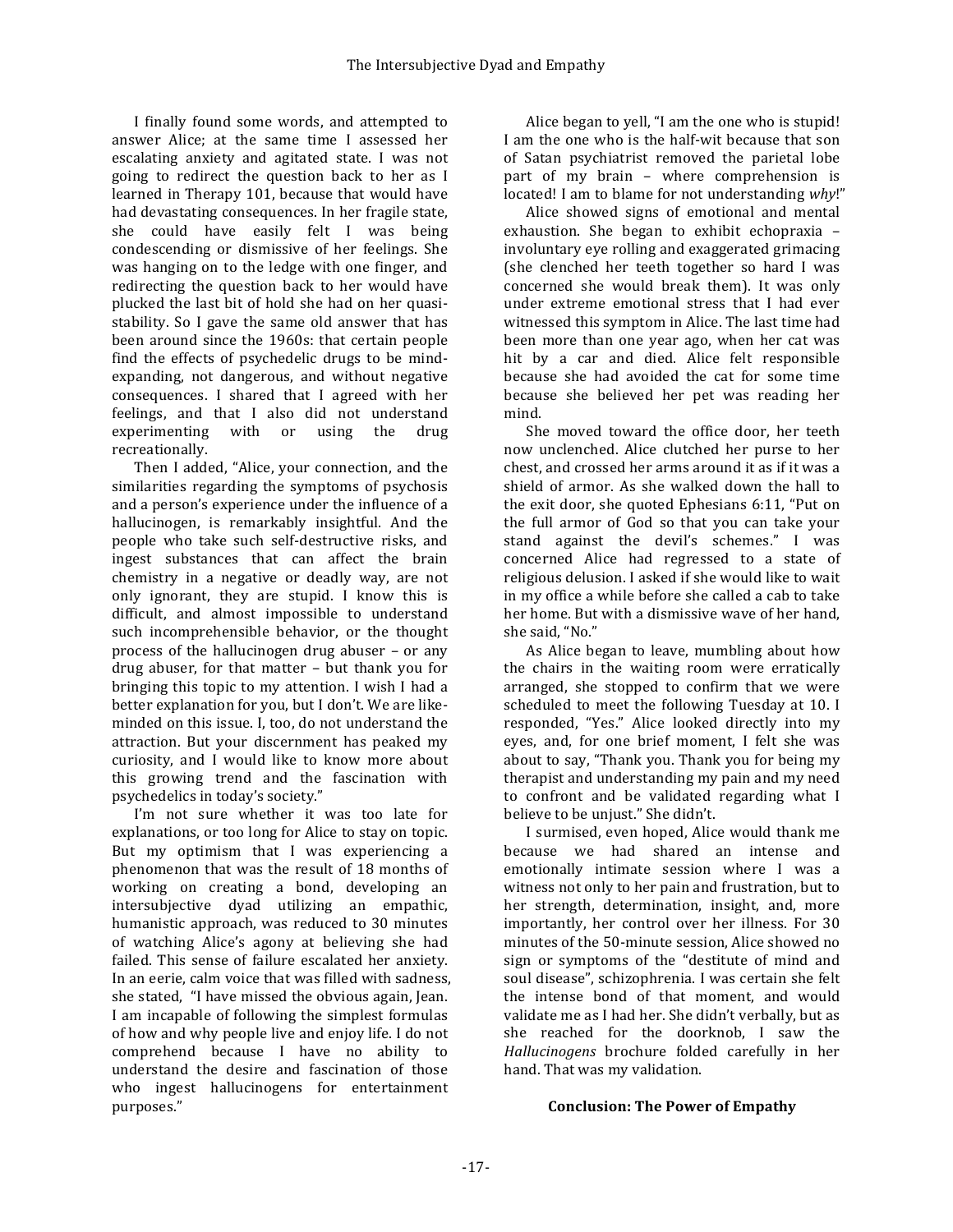Alice never discussed what transpired that day in any future session. When I broached the subject the following week, she avoided the topic, and launched into a 15-minute monologue about the relationship between the Holy Trinity and the cliché "three's a crowd." We continued to meet weekly for about six more months, until Alice and her family moved to Florida. She never missed an appointment, and stayed for the entire 50-minute session from that day forward.

Alice made progress while in therapy. She remained out of the hospital during our work together, and took her medication as prescribed, most of the time. She made a few jewelry pieces and headbands, and sold them to a local gift store. She attended four out of 10 art classes at a studio in a neighboring town. I believe these results were directly correlated to the intense bond created by the empathetic and validating approach  $I$  took with Alice.

Alice no longer sat across from the table that displayed the assorted brochures from which she picked the game changer – the one that triggered the breakthrough from psychosis to painful reality, and the spark that ignited the phenomenological experience that validated that we brought our worlds together, resulting in insight and change.

I believe the brochure was a painful reminder to Alice that some people willingly chose to hallucinate, while hallucinations grossly limited and horribly affected her life. I also saw her seat change as a sign of progress that she was able to break free from her compulsive and rigid behavior.

That session was the only time in the two years we worked together that Alice demonstrated a stunningly unique appearance of cognitive clarity. She brought a conscience and inquisitively balanced perspective to her history and current life struggles. For me, it signified a breakthrough, a confirmation that I made more than just a connection with my client, I helped her. Hollan writes,

People who have felt repeatedly violated, intruded on, deceived, or manipulated often find it very difficult to imagine being understood and recognized by others, no matter what the circumstances. Somewhere between these two extremes is where much of the intersubjective work of empathy unfolds, in the transitional space between those who seek to understand and those who can still imagine being understood. (2008, p. 484)

Alice's fight to stay focused and engaged with me during that session was validation to me that our laborious and painstaking work together was extremely beneficial. Over the time we worked together, we developed a mutual respect for each other's differences. Even if I did not understand her concerns or delusions at times, she eventually trusted I was there for her.

I was never so aware of my thought process, my compassion, and the caring feelings I had for Alice in her daily fight to understand a society that over-stimulated her that she was afraid of, and that caused her so much pain. I wanted Alice to win, not just her battle with psychosis, but also the overall war of mental illness. Her need for me to be validating, bearing witness to her struggle to stay connected to a life she felt abandoned her. supportive, reassuring, present, empathetic, and in agreement with her perception was never before—in all the months we met—so clear to me as on that day.

For change to occur, insight to be gained, or progress to be made—no matter how slowly or short-lived it may be—cultivating a relationship, and development of the intersubjective dyad, will allow for the power of empathy to heal.

### **References**

- Atwood, G. (2012). Psychotherapy as a Human Science: Clinical Case Studies Exploring the Abyss of Madness. Pragmatic Case Studies in *Psychotherapy, 8, 1-24.*
- Atwood, G. (2012). The Abyss of Madness. New York: Routledge Taylor & Francis Group, 40-43.
- Black, C., & Enos, R. (1981). Using Phenomenology in Clinical Social Work: A Poetic Pilgrimage. *Clinical Social Work Journal, 9*(1), 34-43.
- Black, D. (2004). Sympathy Reconfigured: Some Reflections on Sympathy, Empathy and the Discovery of Values. The International Journal *of Psychoanalysis*.
- Chung, M.C., Fulford, K.W.M., & Graham, G. (Eds.). (2007). *Reconceiving schizophrenia*. Oxford University Press.
- Costa, L., Voronka, J., Landry, D., Reid, J., McFarlane, B., Reville, D., Church, K. (2012). Recovering Our Stories: A Small Act of Resistance. *Studies in Social Justice, 6*(1), 85-101.
- Eliot, G. *Adam Bebe* (1858, 1947). New York: Dodd Meade.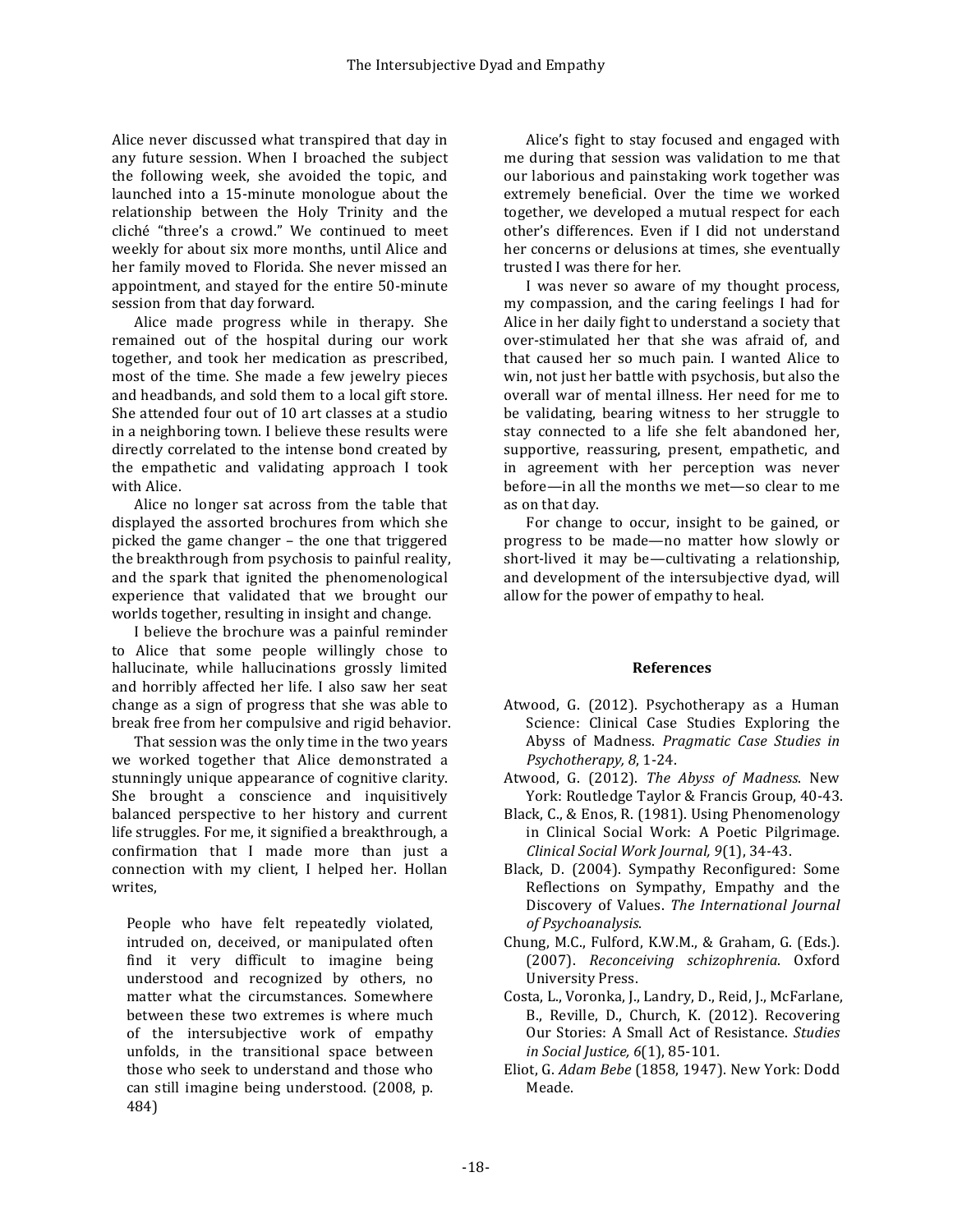Elkins, D. (2007). Empirically Supported Treatments: The Deconstruction of a Myth. *Journal of Humanistic Psychology*. Retrieved from 

http://jhp.sagepub.com/content/47/4/474.

- Erdi, P., Ujfalussy, B., & Diwadkar, V. (2008). The Schizophrenic Brain: A Broken Hermeneutic Circle. *Artificial Neural Networks - ICANN 2008.*
- Fuchs, T. (2007). The Temporal Structure of<br>Intentionality and Its Disturbance in Intentionality and Its Disturbance in Schizophrenia. *Psychopathology.*
- Grant, D., & Harari, E. (2011). Empathy in Psychoanalytic Theory and Practice. *Psychoanalytic Inquiry.*

Greenberg, J. (1964). *I Never Promised You a Rose* Garden. New York: Henry Holt and Company.

- Gronfein, W. (1985). Psychotropic Drugs and the Origins of Deinstitutionalization. *Social Problems, 32*(5), 437-454.
- Harmon, L. (2012). *A Woman Possessed: Memoirs of a Schizophrenic*. Lexington: Xlibris Corporation.
- Hollan, D. (2008). Being There: On the Imaginative Aspects of Understanding Others and Being Understood. *ETHOS, 36*(4).
- Hollan, D., & Throop, C.J. (2008). Whatever Happened to Empathy? *ETHOS, 36*(4).
- Karon, B., & VandenBos, G. (1994). *Psychotherapy of Schizophrenia: The Treatment of Choice*. New York: Rowan & Littlefield Publishers, Inc.
- Koch, T. (1998). Story Telling: Is It Really Research? *Journal of Advanced Nursing, 28*(6), 1182-1190.
- Krebs, T. (2013). Psychedelics and Mental Health: A Population Study. *PLOS ONE, 8*(8).
- Neugeboren, J. (1997). *Imagining Robert: My Brother, Madness, and Survival*. New Brunswick: Rutgers University Press.
- Lysaker, P., Johannesen, J., & Lysaker, J. (2005). Schizophrenia and the Experience of Intersubjectivity as Threat. *Phenomenology and the Cognitive Sciences, 4*(3), 335-352. Retrieved from the from http://link.springer.com/article/10.1007%2Fs 11097-005-4067-1
- (n.d.). Durham University. *Hearing the Voice.*  Retrieved December 3, 2014, from https://www.dur.ac.uk/hearingthevoice/
- New York Times. *Schizophrenia In-Depth Report.* Retrieved August 4, 2013, from www.nytimes.com/health/guides/disease/sch izophrenia/print.html
- Ornstein, P. (2011). The Centrality of Empathy in Psychoanalysis. *Psychoanalytic Inquiry*.
- Pienkos, E., & Sass, L. (2012). Empathy and Otherness: Humanistic and Phenomenological Approaches to Psychotherapy of Severe Mental Illness. *Pragmatic Case Studies* in *Psychotherapy, 8, 22-35.*
- Poland, W. (2000). The Analyst's Witnessing and Otherness. *Journal of the American Psychoanalytic Association*.
- Ratcliffe, M. (2012). Phenomenology as a Form of Empathy. *Psychoanalytic Inquiry, 55*(5).
- Saks, Elyn R. (2007). *The Center Cannot Hold: My Journey Through Madness*. New York: Hyperion.
- Sass, L.A. & Parnas, J. (2007). Explaining schizophrenia: the relevance of phenomenology. *Reconceiving schizophrenia*, 63-95.
- Regan, P. (2012). Hans-Georg Gadamer's Philosophical Hermeneutics: Concepts of Reading, Understanding and Interpretation. *Research in Hermeneutics, Phenomenology, and Practical Philosophy, 4*(2), 286-303.
- Sass, L. (2001). Self and World in Schizophrenia: Three Classic Approaches. *Philosophy, Psychiatry, & Psychology, 8*(4).
- Sass, L.A., & Pienkos, E. (2013). Delusions: The phenomenological approach. Oxford Handbook *of Philosophy and Psychiatry*, 632-657.
- Sechehaye, M. (1951). *Autobiography of a Schizophrenic Girl: The True Story of "Renee."*  New York: The Penguin Group.
- Stafford, P. (1978). *Psychedelics Encyclopedia* (Third ed.). Berkeley: Ronin Publishing, Inc.
- Stein, E. & Stein, W. (1989). On the Problem of *Empathy* (Third Revised ed.). Washington, D.C.: **ICS** Publications.
- Stolorow, R. & Atwood, G. (1992). Contexts of *Being: The Intersubjective Foundations of*  Psychological Life. New York: Routledge Taylor & Francis Group.
- Stolorow, R., Brandchaft, B., & Atwood, G.E. (1995). *Psychoanalytic Treatment: An Intersubjective Approach*. New York: Routledge Taylor & Francis Group.
- Talbott, J., & Manevitz, A. (1988). Psychiatric House Calls. Washington, D.C.: American Psychiatric Press, Inc.
- Thornhill, H., Clare, L., & May, R. (2010). Anthropology & Medicine. *Escape*, *Enlightenment, and Endurance, 11*(2), 181-199. Retrieved from **from** http://dx.doi.org/10.1080/136484704100016 78677
- Throop, C.J. (2010). Latitudes of Loss: On the Vicissitudes of Empathy. *Journal of the American Ethnological Society, 37*(4), 771.